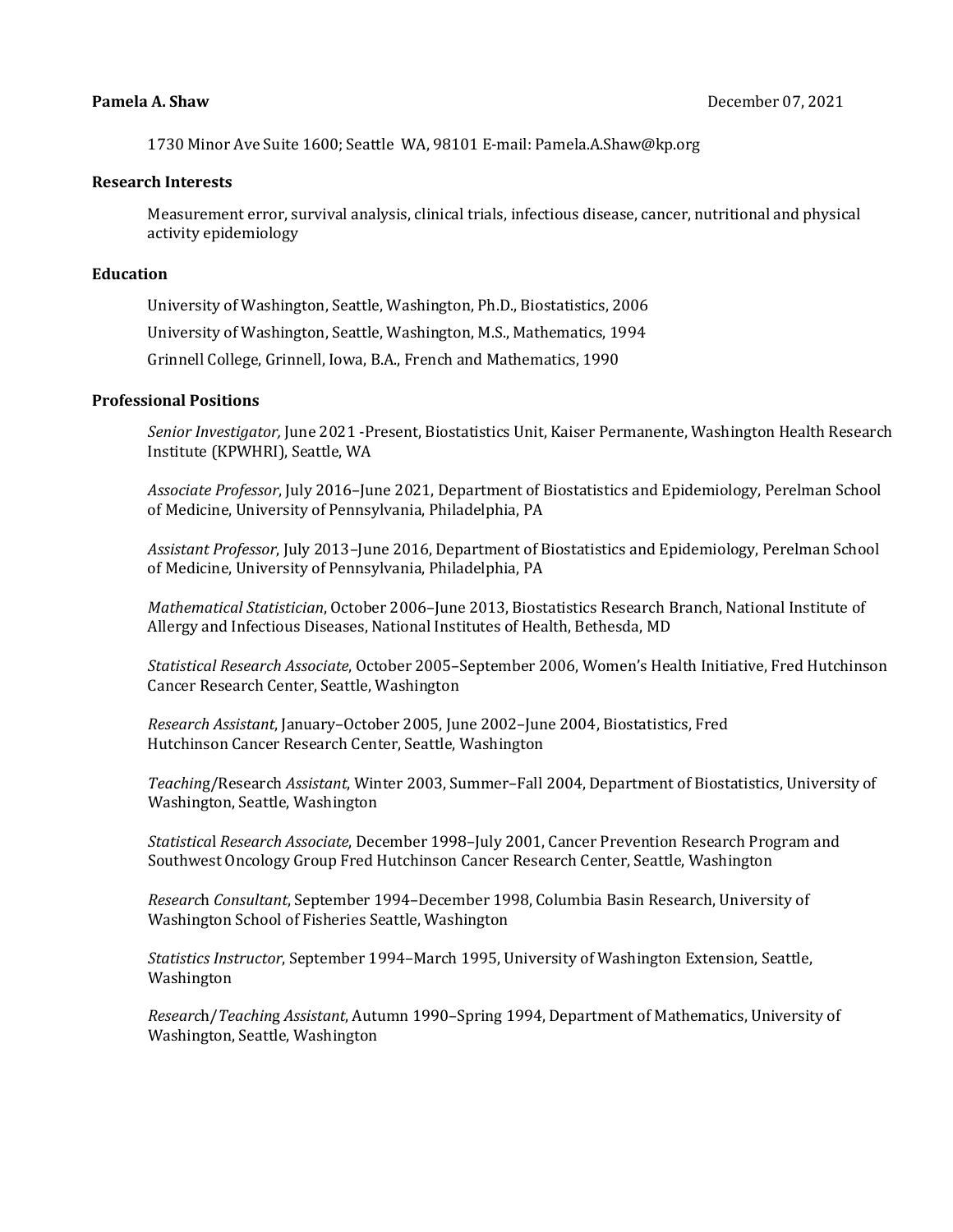## **Affiliate appointments**

Adjunct Associate Professor, July 2021–present, Department of Biostatistics, Epidemiology and Informatics, Perelman School of Medicine, University of Pennsylvania, Philadelphia, PA

Affiliate Faculty, 2018-present, Department of Biology and Wildlife, College of Natural Science and Mathematics, University of Alaska Fairbanks

## **Publications**

## *Refereed Articles (Methodology)*

- 1. Lotspeich SC, Shepherd BE, Amorim GGC, **Shaw PA**, Tau R. Efficient odds ratio estimation using errorprone data from a multi-national HIV research cohort. To appear in *Biometrics*.
- 2. Han K, **Shaw PA**, Lumley T. Combining multiple imputation with raking of weights in the setting of nearlytrue models. *Statistics in Medicine*, 2021 Sep. Early view DOI: 10.1002/sim.9210
- 3. Amorim G, Tau R, Lotspeich SC, **Shaw PA**, Lumley T, Shepherd BE. Two-Phase Sampling Designs for Data Validation in Settings with Covariate Measurement Error and Continuous Outcome. To appear in *Journal of the Royal Statistical Society, Series A*. Early view: https://doi.org/10.1111/rssa.12689.
- 4. Boe LA, Tinker LF, **Shaw PA**: An Approximate Quasi-Likelihood Approach for Error-Prone Failure Time Outcomes and Exposures. *Statistics in Medicine,* 2021; 40 (23): 5006-5024.
- 5. Oh E, Shepherd BE, Lumley T, **Shaw PA**: Improved Generalized Raking Estimators to Address Dependent Covariate and Failure-Time Outcome Error. *Biometrical Journal*, 2021;63(5):1006-27.
- 6. Baldoni P, Sotres-Alvarez D, Lumley TS, **Shaw PA**. On the use of Regression Calibration in a Complex Sampling Design with Application to the Hispanic Community Health Study/Study of Latinos. *American Journal of Epidemiology,* 2021; 190(7): 1366–1376.
- 7. **Shaw PA**, He J, and Shepherd B. Regression calibration to correct correlated errors in outcome and exposure. *Statistics in Medicine*, 2021; 40(2): 271-286.
- 8. Han K, Lumley T, Shepherd BE, **Shaw PA**: Two-phase analysis and study design for survival models with error-prone exposures. *Statistical Methods in Medical Research*, 2021, Vol. 30(3) 857–874
- 9. Oh EJ, Shepherd BE, Lumley T, **Shaw PA**. Raking and regression calibration: Methods to address bias from correlated covariate and time-to-event error. *Statistics in Medicine*. 2021;40(3):631–649.
- 10. Tao R, Lotspeich SC, **Shaw PA**, Shepherd BE. Efficient semiparametric inference for two-phase studies with outcome and covariate measurement errors. *Statistics in Medicine*, 2021; 40(3):725–738.
- 11. Selig K, **Shaw PA**, Ankerst DP. Bayesian information criterion approximations for model selection in multivariate logistic regression with application to electronic medical records. *The International Journal of Biostatistics*, 2020; pp. 20200045. https://doi.org/10.1515/ijb-2020-0045
- 12. Shepherd BE, **Shaw PA**. Errors in multiple variables in HIV cohort and electronic health record data: statistical challenges and opportunities. *Statistical Communications in Infectious Disease*, 2020; 12 (s1), https://doi.org/10.1515/scid-2019-0015.
- 13. Proschan MA, **Shaw PA**. Diagnosing Fraudulent Baseline Data in Clinical Trials. *PLoS ONE* 2020;15(9):e0239121.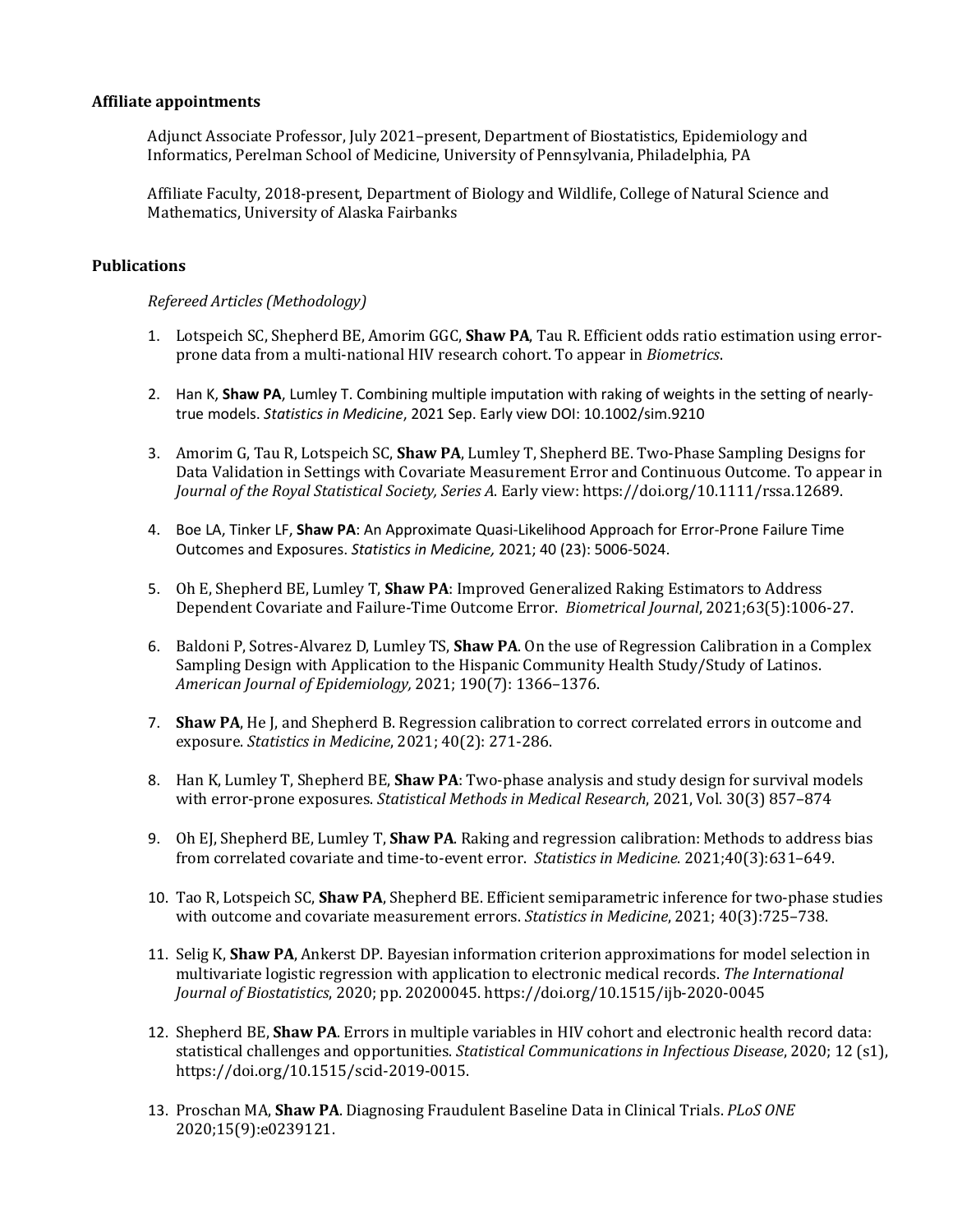- 14. Illenberger N, Small DS, and **Shaw PA**. Understanding regression to the mean in the context of synthetic controls and other matched difference in difference methods. *Epidemiology* 2020; 31(6):815-22.
- 15. Giganti MJ, **Shaw PA**, Chen G, Bebawy SS, Turner MM, Sterling TR, Shepherd BE: Accounting for dependent errors in predictors and time-to-event outcomes using validation samples and multiple imputation *Annals of Applied Statistics* 2020;14(2):1045-61.
- 16. Keogh RH, **Shaw PA**, Gustafson P, Carroll RJ, Deffner V, Dodd KW, Küchenhoff H, Tooze JA, Wallace MP, Kipnis V, Freedman LS. STRATOS guidance document on measurement error and misclassification of variables in observational epidemiology: Part I – basic theory, validation studies and simple methods of adjustment. *Statistics in Medicine* 2020 Jul 20;39(16):2197-2231.
- 17. **Shaw PA**, Gustafson P, Carroll RJ, Deffner V, Dodd KW, Keogh RH, Kipnis V, Tooze JA, Wallace MP, Küchenhoff H, Freedman LS. STRATOS guidance document on measurement error and misclassification of variables in observational epidemiology: Part II –more complex methods of adjustment and advanced topics. *Statistics in Medicine* 2020 Jul 20;39(16):2232-2263.
- 18. Xu R, Mehrotra D, **Shaw PA**. Hazard ratio inference in stratified clinical trials with time-to-event endpoints and limited sample size. *Pharmaceutical Statistics*, 2019 May; 8(3):366-376. doi: 10.1002/pst.1928. doi: 10.1002/pst.1928.
- 19. **Shaw PA,** Deffner V, Dodd KW, Freedman LS, Keogh RH, Kipnis V, Kuechenhoff H, and Tooze JA for the Measurement Error and Misclassification Topic Group (TG4) of the STRATOS Initiative: Epidemiologic analyses with error-prone exposures: Review of current practice and recommendations. *Annals of Epidemiology,* 2018; 28(11): 821-828.
- 20. **Shaw PA**. Use of composite outcomes to assess risk-benefit in clinical trials. *Clinical Trials*, 2018;15(4):352-8.
- 21. Freedman LS and **Shaw PA**.: On the formation and use of calibration equations in nutritional epidemiology- Discussion of the Paper by R. L. Prentice and Y. Huang. *Statistical Theory and Related Fields*, 2018; 2(1): 11-13.
- 22. Xu R, Mehrotra D, **Shaw PA**. Incorporating baseline measurement into the analysis of crossover trials with time-to-event endpoints. *Statistics in Medicine*, 2018 Oct; 37 (23): 3280-3292.
- 23. Oyama M, **Shaw PA,** and Ellenberg S.: Considerations for analysis of time-to-event outcomes subject to competing risks in veterinary clinical studies. *Journal of Veterinary Cardiology,* 20(3): 143-153, Jun 2018.
- 24. Oh E, Shepherd B, Lumley T, **Shaw PA**. Considerations for analysis of time-to-event outcomes Measured with Error: Bias and correction with SIMEX. *Statistics in Medicine*, 2018 Apr; 37(8): 1276- 1289.
- 25. Xu R, **Shaw PA**, Mehrotra DV: Hazard ratio estimation in small samples. *Statistics in Biopharmaceutical Research* 10(2): 139-149, 2018.
- 26. Oyama MA, Ellenberg SS, **Shaw PA**. Clinical trials in veterinary medicine: A new era brings new challenges. *Journal of Veterinary Internal Medicine* 2017 Jul;31(4):970-978.
- 27. **Shaw PA**, Yancy W, Wesby L, Ulrich V, Troxel A, Huffman D, Foster GD, Volpp K. The design and conduct of Keep It Off: An online randomized trial of financial incentives for weight-loss maintenance. *Clinical Trials*, 2017 Feb; 14(1):29-36.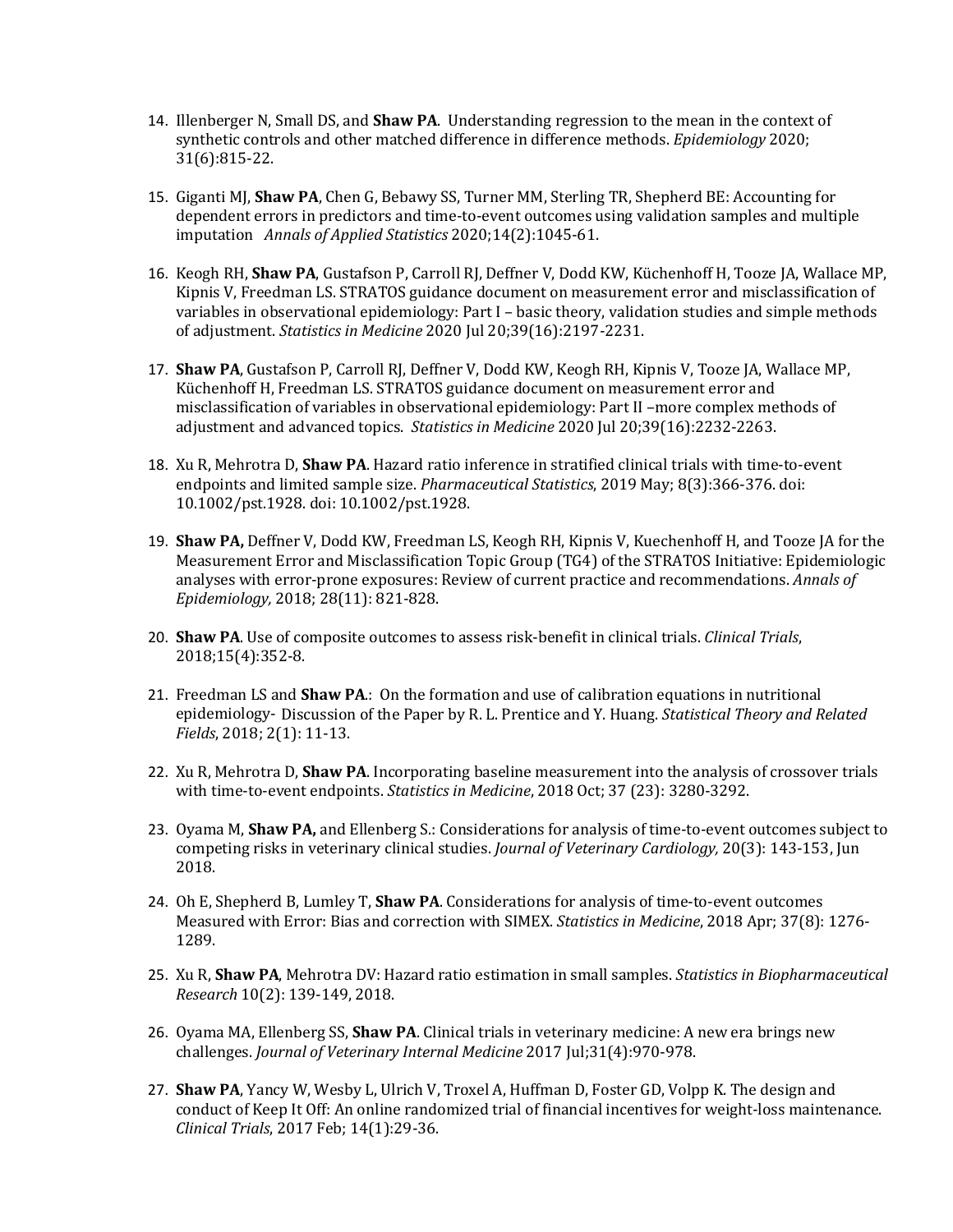- 28. Anderson GL, Burns CJ, Larsen J, **Shaw PA**. Use of administrative data to increase the practicality of clinical trials: Insights from the Women's Health Initiative. *Clinical Trials*, 2016 Oct; 13(5):519-26.
- 29. **Shaw PA**, Fay MP: A rank test for bivariate event time outcomes when one event is a surrogate. *Statistics in Medicine,* 2016 Aug 30; 35(19):3413-23.
- 30. Wang L, **Shaw PA**, Mathelier HM, Kimmel SE, French B. Evaluating risk-prediction models using data from electronic health records. *Annals of Applied Statistics,* 2016 Mar;10(1):286-304.
- 31. **Shaw PA** and Proschan MA. Null but not void: Considerations for hypothesis testing. *Statistics in Medicine,* 2013, 32(2): 196-205.
- 32. Shepherd B, **Shaw PA** and Dodd L. Using audit Information to adjust parameter estimates for data errors in clinical trials. *Clinical Trials*, 2012 Dec; 9(6): 721-729*.*
- 33. **Shaw PA**, Prentice, RL. Hazard ratio estimation for biomarker-calibrated dietary exposures. *Biometrics*, 2012 Jun; 68(2): 397-407.
- 34. Lumley T, **Shaw PA,** Dai JY. Connections between survey calibration estimators and semiparametric models for incomplete data. *International Statistical Review*, 2011, 79 (2): 200–220.
- 35. Proschan MA, **Shaw PA**. Asymptotics of Bonferroni for dependent normal test statistics. *Statistics and Probability Letters,* 2011 Jul; 81: 739-748.
- 36. Fay MP, **Shaw PA.** Exact and asymptotic weighted logrank tests for interval censored data: the interval R package. *Journal of Statistical Software*, 2010 Aug; 36 (2): 1-34.
- 37. **Shaw PA**, Pepe MS, Alonzo TA, Etzioni R. Methods for assessing improvement in specificity when a biomarker is combined with a standard screening test. *Statistics of Biopharmaceutical Research*, 2009 Feb 1; 1 (1): 18-25.

## *Refereed Articles (Applications)*

- 38. Watson DL, **Shaw PA**, Petsis DT, Pickel J, Bauermeister JA, Frank I, Wood SK, and Gross R. A retrospective study of HIV pre-exposure prophylaxis counseling among non-Hispanic Black youth diagnosed with bacterial sexually transmitted infections in the United States, 2014-2019. To appear in the *Journal of the International AIDS Society*
- 39. Bar KJ, **Shaw PA**, Choi GH, Aqui N, Fesnak A, Yang J, HaSoto-Calderon H, Grajales L, Starr J, Andronov M, Mastellone M, Amonu C, Feret G, DeMarshall M, Buchanan M, Caturla M, Gordon J, Wanicur A, Monroy MA, Mampe F, Lindemuth E, Gouma S, Mullin A, Barilla H, Pronina A, Irwin L, Thomas R, Eichinger R, Demuth F, Luning Prak ET, Pascual JL, Short W, Elovitz M, Baron J, Meyer N, Degnan K, Frank I, Hensley SE, Siegel DL, and Tebas P. A randomized controlled study of convalescent plasma for individuals hospitalized with COVID-19. To appear in the *Journal of Clinical Investigation.*
- 40. Hanna DB, Hua S, Gonzalez F, Kershaw KN, Rundle AG, Van Horn LV, Wylie-Rosett J, Gellman MD, Lovasi GS, Kaplan RC, Mossavar-Rahmani Y, **Shaw PA**. Neighborhood Population Density is associated with lower potassium intake in the Hispanic Community Health Study/Study of Latinos (HCHS/SOL). To appear in *International Journal of Environmental Research and Public Health Special Issue: Neighborhoods and Cardiovascular Risk*.
- 41. Yadav A, Kossenkov AV, Showe LC, Ratcliffe SJ, Choi GH, Montaner LJ, Tebas P, **Shaw PA**, Collman RG. Lack of Atorvastatin Effect on Monocyte Gene Expression and Inflammatory Markers in HIV-1-infected ART-suppressed Individuals at Risk of non-AIDS Comorbidities. *Pathogens and Immunity*. 2021;6(2):1-26.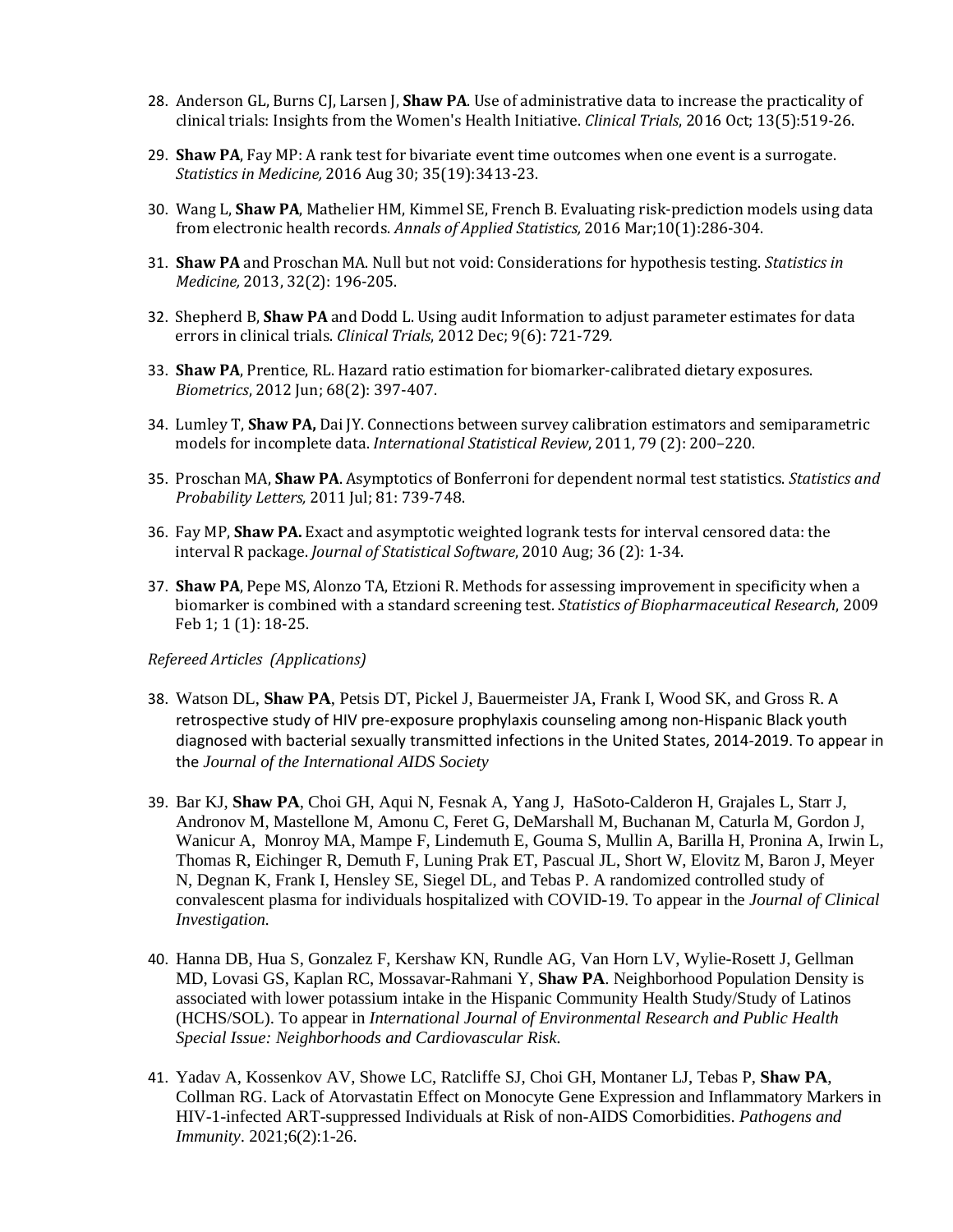- 42. Glanz K, **Shaw PA**, Kwong PL, Chung A, Zhu J, Huang Q, Hoffer K, Volpp KG. Effect of financial incentives and environmental strategies on weight loss in The Healthy Weigh Study: A Randomized Controlled Trial. *JAMA Network Open*. 2021;4(9):e2124132.
- 43. Mehta SJ, Day SC, Norris AH, Sung J, Reitz C, Wollack C, Snider CK, **Shaw PA**, Asch DA.: Behavioral interventions to improve population health outreach for hepatitis C screening: randomized clinical trial. *British Medical Journal*. 2021 May 18;373.
- 44. Johnson JJ, **Shaw PA**, Oh EJ, Wooller MW, Merriman S, Yun HY, Larsen T, Krakoff J, Votruba SB, O'Brien DM. The carbon isotope ratios of nonessential amino acids identify sugar-sweetened beverage consumers in a 12-week clinical feeding study with varying SSB and meat exposures. American *Journal of Clinical Nutrition* 2021 May;113(5):1256-64.
- 45. Tebas P, Jadlowsky JK**, Shaw PA**, Tian L, Esparza E, Brennan A, Kim S, Naing SY, Richardson MW, Vogel AN, Maldini C, Kong H, Liu X, Lacey SF, Bauer AB, Mampe F, Richman LP, Lee G, Ando D, Levine BL, Porter DL, Zhao Y, Siegel DL, Bar KJ, June CH, and Riley JL.: CCR5-edited CD4 T cells augment HIV-specific immunity to enable post rebound control of HIV replication. *The Journal of Clinical Investigation*. 2021 Apr 1;131(7).
- 46. Wasserman D. Alameh MG, de Silva T, Collini P, Hornsby H, Brown R, LaBranche CC, Edwards RJ, Sutherland L, Santra S, Mansouri K, Gobeil S, McDanal C, Pardi N, Hengartner N, Lin PJC, Tam Y, **Shaw PA** Lewis MG, Boesler C, Şahin U, Acharya P, Haynes BF, Korber B, Montefiori DC. D614G Spike Mutation Increases SARS CoV-2 Susceptibility to Neutralization. *Cell Host & Microbe*; 2021 Jan 13; v29: 23–31.
- 47. Bien-Gund CH, Choi GH, Mashas A, **Shaw PA**, Miller M, Gross R, and Brady KA. Persistent disparities in smoking rates among PLWH compared to the general population in Philadelphia, 2009-2014 *AIDS and Behavior*, 2020 Jun 26; v25: 148-153.
- 48. Diorio C\*, **Shaw PA\***, Orlenka A, Pequignot E, Chen F, Aplenc R, Barrett DM, Bassiri H, Berg RA, Behrens E, Burukpadee C, Callahan C, Finkelstein J, Fitzgerald JC, Frey N, Gonzalez VE, Levine BL, Maude SL, Meyer NJ, Nazimuddin F, Rheingold SR, Rose-John S, White JC, Wertheim G, Zheng Z, June CH, Grupp SA, Melenhorst JJ, Lacey SF, Weiss SL, Teachey DT. Diagnostic Biomarkers to Differentiate Sepsis from Cytokine Release Syndrome in Critically Ill Children. *Blood Advances* 2020; 4(20): 5174–5183. \*Equally contributed.
- 49. Hosgood DH, Slavkovich V, Hua S, Klugman M, Grau-Perez M, Graziano J**, Shaw PA**, Kaplan R, Navas-Acien A, Mossavar-Rahman Yi.: Urinary Arsenic Species are Detectable in Urban Underserved Hispanic Populations. *International Journal of Environmental Research and Public Health*. 2020 Mar 27;17(7):2247. doi: 10.3390/ijerph17072247.
- 50. FreyNV, **ShawPA**, HexnerEO, PequignotE, Gill S, Luger SM, Mangan JK, Gilmore J, LorenAW, PerlAE, Maude SL, Grupp SA, Shah NN, Lacey SF, Melenhorst JJ, Levine BL, June CH, Porter DL. Optimizing Chimeric Antigen Receptor T-Cell Therapy for Adults With Acute Lymphoblastic Leukemia. *Journal of Clinical Oncology*, 2020 Feb 10;38(5):415-422.
- 51. Greenberg JM, Poindexter BB, **Shaw PA**, Bellamy SL, Keller RL, Moore PE, McPherson C, and Ryan RM, on behalf of the PROP Investigators. Respiratory Medication Use in Extremely Premature (<29 week) Infants During Initial NICU Hospitalization: Results from the Prematurity and Respiratory Outcomes Program. *Pediatric Pulmonology*, 2020 Feb;55(2):360-368.
- 52. Votruba SB**, Shaw PA**, Oh EJ, Venti CA, Bonfiglio S, Bogardus C, Krakoff J, O'Brien DM. Associations of plasma, red blood cell and hair carbon and nitrogen isotope ratios with fish, meat and SSB intake in a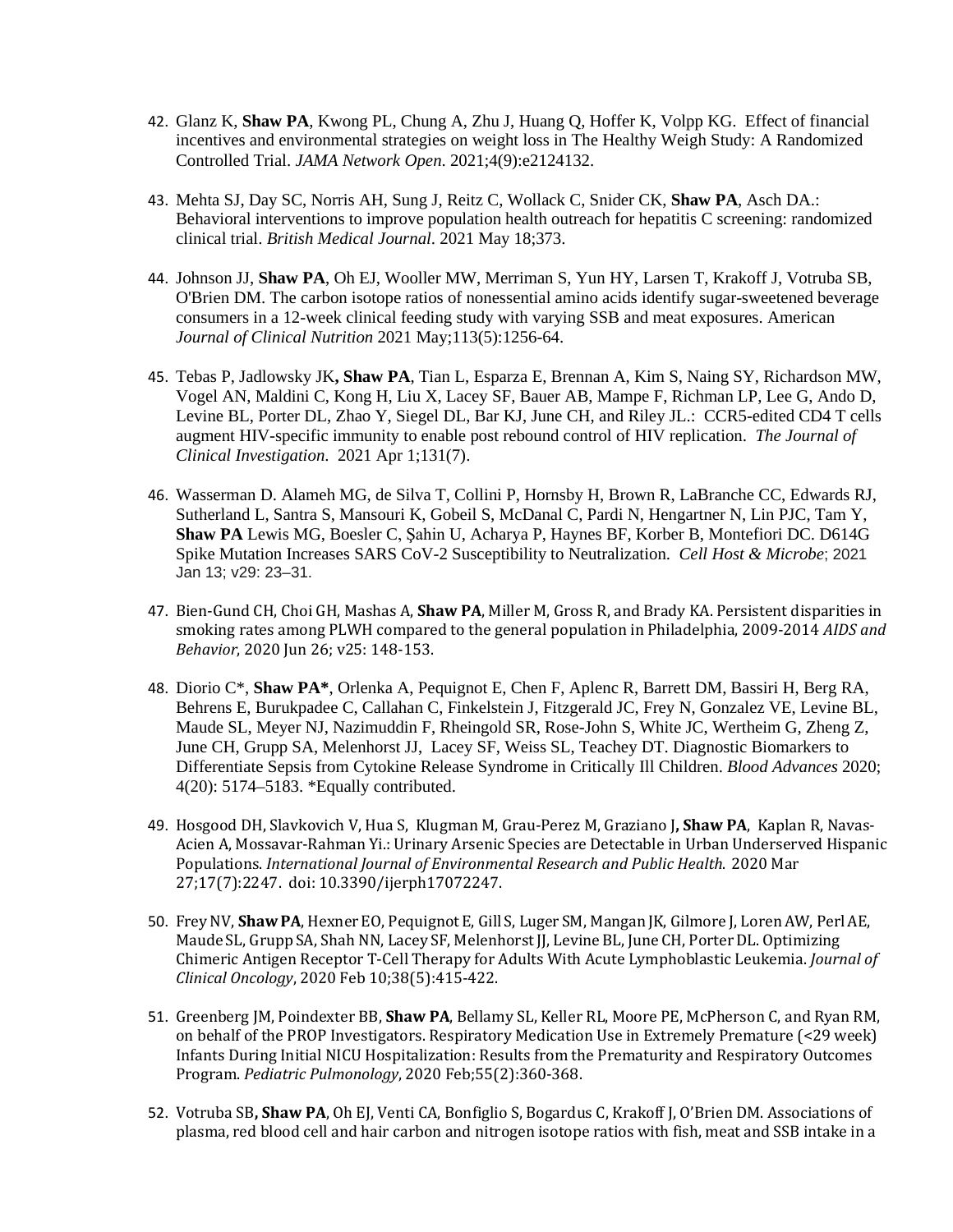12-week inpatient feeding study. *American Journal of Clinical Nutrition,* 2019 Dec*;* 110(6): 1306-1315.

- 53. Yancy W, **Shaw PA**, Reale C, Hilbert V, Yan J, Zhu J, Troxel AB, Foster GD, Volpp KG. Effect of Escalating Financial Incentive Rewards on Maintenance of Weight Loss: A Randomized Clinical Trial. *JAMA Network Open*, 2019 Nov 1;2(11):e1914393. doi: 10.1001/jamanetworkopen.2019.14393.
- 54. Fernandez HE, Doyle A, **Shaw PA**, Bloom R, Mariano M, Potluri A, Baluarte J, Furth S, Amaral S. The Effect of Transfer to Adult Transplant Care on Kidney Function and Immunosuppressant Drug Level Variability in Pediatric Kidney Transplant Recipients. *Pediatric Transplantation.* 2019 Jun 17:e13527.
- 55. Gopalan A, **Shaw PA**, Lim R, Paramanund J, Patel D, Zhu J, Volpp KG, Buttenheim AM. Use of financial incentives and text message feedback to increase healthy food purchases in a grocery store cash back program: a randomized controlled trial. *BMC Public Health*, 2019 May;19(1):674.
- 56. Ryan RM, Keller RL, Poindexter B, D'Angio CT, **Shaw PA**, Bellamy, Moore P, McPherson C, Greenberg JM. Respiratory Medications in Infants <29 Weeks during the First Year Post Discharge: The PROP Consortium. The *Journal of Pediatrics*, 2019 May; 208: 148-155.e3
- 57. Glanz K, **Shaw PA**, Hoffer K, Chung A, Zhu J, Wu R, Huang Q, Choi J, Volpp K.: The Healthy Weigh Study of Lottery-based Incentives and Environmental Strategies for Weight Loss: Design and Baseline Characteristics. *Contemporary Clinical Trials,* 2019 Jan; 76: 24-30.
- 58. Ryan RM, Feng R, Bazacliu C, Ferkol TW, Ren CL, Mariani TJ, Poindexter BB, Wang F, Moore PE, Chougnet, C, Greenberg JM, Hardie W, Jobe AH, McDowell K, Hamvas A, Holland MR, Kemp J, Levy PT, McPherson C, Tarr P, Singh GK, Warner B, Ballard PL, Ballard RA, Durand DJ, Eichenwald EC, Khan AM, Lusk L, Merrill JD, Nielson DW, Rogers EE, Aschner J, Fike C, Guthrie S, Hartert T, Maitre N, Summar M, D'Angio CT, Kumar V, Pryhuber G, Reynolds AM, Scheible K, Stevens T, Cotten CM, Fisher K, Sharp J, Voynow JA, Davis S, Bellamy SA, Ellenberg J, Fernando M, Panitch H, **Shaw PA**, Schmidt B,Taussig LM, Blaisdell CJ: Black Race Is Associated with a Lower Risk of Bronchopulmonary Dysplasia. *The Journal of Pediatrics* 207: 130-135, Apr 2019 Notes: DOI: 10.1016/j.jpeds.2018.11.025. Epub 2019 Jan 4.
- 59. Jusko TA, van den Dries MA, Pronk A, **Shaw PA**, Guxens M, Spaan S, Jaddoe VW, Tiemeier H, and Longnecker MP: Organophosphate Pesticide Metabolite Concentrations in Urine during Pregnancy and Offspring Nonverbal IQ at Age 6 Years. *Environmental Health Perspectives* 127(1), Jan 2019; https://doi.org/10.1289/EHP3024.
- 60. **Shaw PA**, McMurray RG, Butte N, Sotres-Alvarez D, Sun H, Stoutenberg M, Evenson KR, Wong WW, Moncrieft AE, Sanchez-Johnsen LAP, Carnethon M, Arrendo EM, Mathews CE, Mossavar-Rahmani Y.: Calibration of accelerometer and self-reported measures of physical activity in the Hispanic Community Health Study/Study of Latinos. *Journal of Science and Medicine and Sport* 2019 Mar; 22(3), pp.300-306.
- 61. Kannan L, **Shaw P**, Morley M, Brandimarto J, Fang J, Sweitzer N, Cappola T, and Cappola A. Thyroid Dysfunction in Heart Failure and Cardiovascular Outcomes. *Circulation: Heart Failure*, 2018 Dec; 11(12):e005266.
- 62. Gofshteyn J, **Shaw PA**, Teachey D, Grupp S, Maude S, Banwell B, Chen F, Lacey SF, Melenhorst JJ, Edmonson MJ, Panzer J, Barrett DM and McGuire, J. Neurotoxicity after CTL019 in a Pediatric and Young Adult Cohort. *Annals of Neurology*, 2018; 84(4): 537-546.
- 63. Yancy W, **Shaw PA**, Wesby L, Hilbert V, Yang Y, Troxel A, Huffman D, Foster GD, Volpp K. : Financial incentive strategies for maintenance of weight loss: Results from an internet-based randomized controlled trial. *Nutrition and Diabetes,* 8(1): 33, May 2018.
- 64. Kushner T, **Shaw PA**, Kalra A, Magaldi L, Monpara P, Bedi G, Krok K, Centkowski S, Dalldorf K, D'souza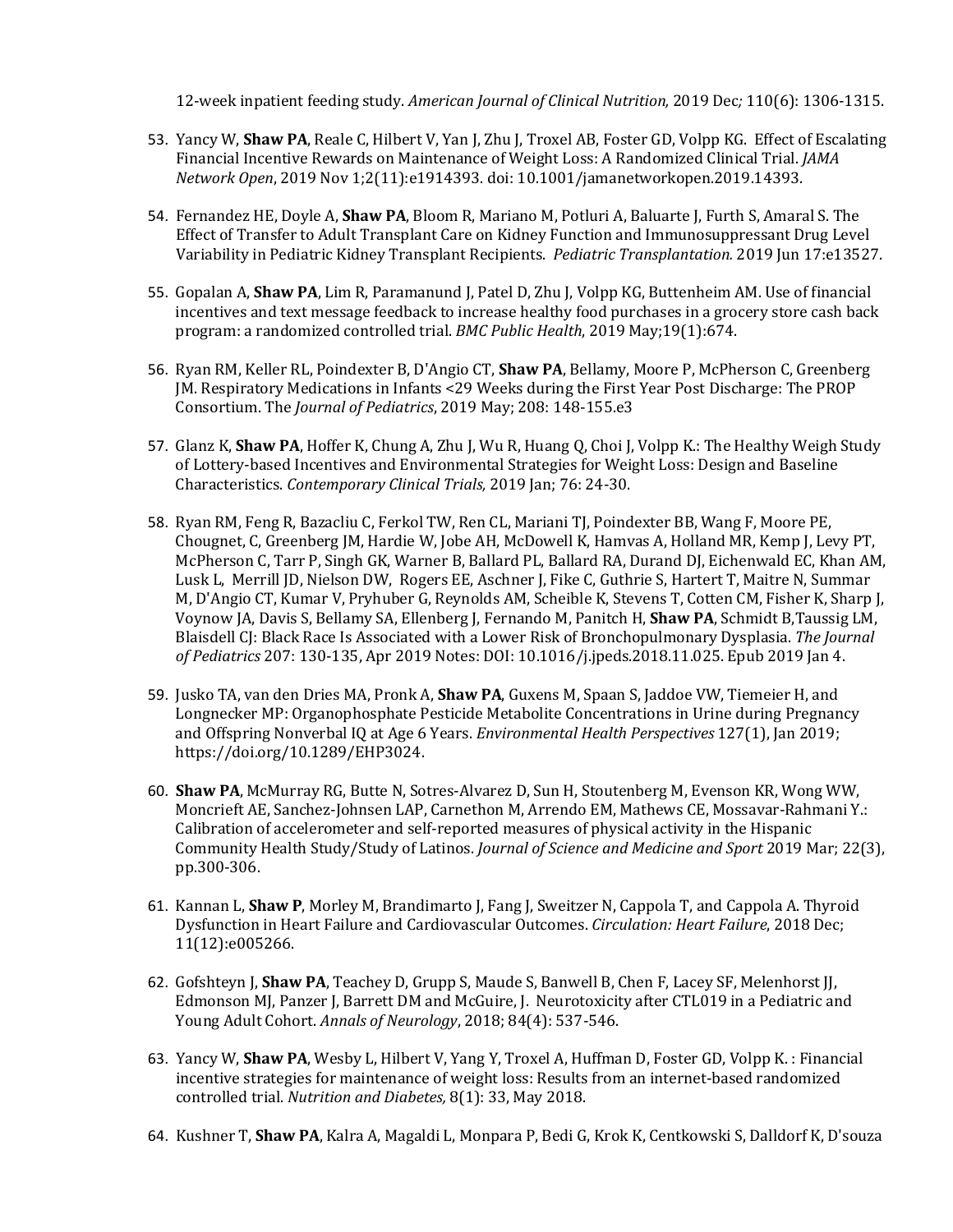J, Halegoua-De Marzio D, Goldberg DS, Trooskin S, Levine LD, Srinivas SK, Lewis JD, Forde KA, Lo Re V 3rd: Incidence, determinants and outcomes of pregnancy-associated hepatitis B flares: A regional hospital-based cohort study. *Liver International* 38(5): 813-20, May 2018.

- 65. Elfassy T, Mossavar-Rahmani Y, Van Horn L, Gellman M, Sotres-Alvarez D, Schneiderman N, Daviglus M, Beasley JM, Liabre MM, **Shaw PA**, Prado G, Florez H, Al Hazzouri, AZ: Associations of Sodium and Potassium with Obesity Measures Among Diverse US Hispanic/Latino Adults: Results from the Hispanic Community Health Study/Study of Latinos. *Obesity*. 26(2): 442-450, Feb 2018.
- 66. Keller RL, Feng R, DeMauro S, Ferkol T, Hardie B, Rogers EE, Stevens TP, Voynow JA, Bellamy SL, **Shaw PA**, Moore PE: Bronchopulmonary Dysplasia and Perinatal Characteristics Predict One-Year Respiratory Outcomes in Newborns at Extremely Low Gestational Age: A Prospective Cohort Study. *Journal of Pediatrics* 2017 Aug;187:89-97.
- 67. Steytler J, **Shaw PA**, Pau AK, Khabo P, Joshi G, Oelofse P, and Phidisa 2 Study Team. Analysis of Site Heterogeneity and HIV Outcomes Across Rural and Urban Study Sites in Phidisa II - A Multi-site Randomized Controlled Antiretroviral Treatment Trial in a South African Military Cohort. *Current HIV Research* 2017 May;15(3):178-187.
- 68. Rastogi D, Jung M, Strizich G, **Shaw PA**, Davis SM, Klein OL, Penedo FJ, Reis AL, Daviglus ML, Moreiras JJ, MA Salathe M, Celedón CC, Isasi CR, Kaplan RC. Association of systemic inflammation, adiposity, and metabolic dysregulation with asthma burden among Hispanic adults. *Respiratory Medicine*, 2017 Apr;125:72-81.
- 69. Mossavar-Rahmani Y, J, Wang R, **Shaw PS**, Jung M, Sotres-Alvarez D, Castañeda SF, Gallo LC,Gellman MD, Qi Q,Ramos MD AR, Reid KJ, Van Horn PhD L, Patel SR. Actigraphic sleep measures and diet quality in the Hispanic Community Health Study/Study of Latinos Sueño ancillary study. *Journal of Sleep*, 2017; 26(6): 739-746.
- 70. Mossavar-Rahmani Y, Sotres-Alvarez D, Wong W, Loria C, Gellman M, Van Horn L, Alderman M, Beasley J, Lora C, Siega-Riz AM, Kaplan R, **Shaw PA**. Applying recovery biomarkers to calibrate selfreport measures of sodium and potassium in the Hispanic Community Health Study/Study of Latinos *Journal of Human Hypertension*, 2017; 31(7): 462-473, Jul 2017.
- 71. Fitzgerald JC, Weiss SL, Maude SL, Barrett DM, Lacey S, Melenhorst J, **Shaw PA**, Berg RA, June CH, Porter D, Frey NV, Grupp SA, Teachey DT. Cytokine Release Syndrome After Chimeric Antigen Receptor T Cell Therapy for Acute Lymphoblastic Leukemia. *Critical Care Medicine*, 2017 Feb; 45(2), e124–e131.
- 72. Jancel T, **Shaw PA**, Hallahan CW, Kim T, Freeman AF, Holland SM, Penzak SR. Therapeutic drug monitoring of posaconazole oral suspension in paediatric patients younger than 13 years of age: a retrospective analysis and literature review. *Journal of Clinical Pharmacy and Therapeutics*, 2017 Feb 1;42(1):75-9.
- 73. Beasley JM, Jung M, Tasevska N, Wong WW, Siega-Riz AM, Sotres-Alvarez D, Gellman MD, Kizer JR, **Shaw PA**, Stamler J; Stoutenberg M, Van Horn L, Wylie-Rosett J. Mossavar-Rahmani Y. Biomarkerpredicted sugars intake compared with self-reported measures in US Hispanics/Latinos: Results from the HCHS/SOL SOLNAS Study. *Public Health Nutrition*, 2016 Dec;19(18):3256-3264.
- 74. Gopalan A, Paramanund J, **Shaw PA**, Patel D, Friedman J, Brophy C, Buttenheim AM, Troxel AB, Asch DA, Volpp KG. Randomised controlled trial of alternative messages to increase enrolment in a healthy food programme among individuals with diabetes. BMJ *Open*, 2016 Nov; 1;6(11):e012009.
- 75. Gowda C, Coppock D, Brickman C, **Shaw PA**, Gross R.: Determinants of HIV Transmission Risk Among HIV-Infected Persons Engaged in Care. *AIDS Education and Prevention,* 2016 Oct; 28(5):440-452.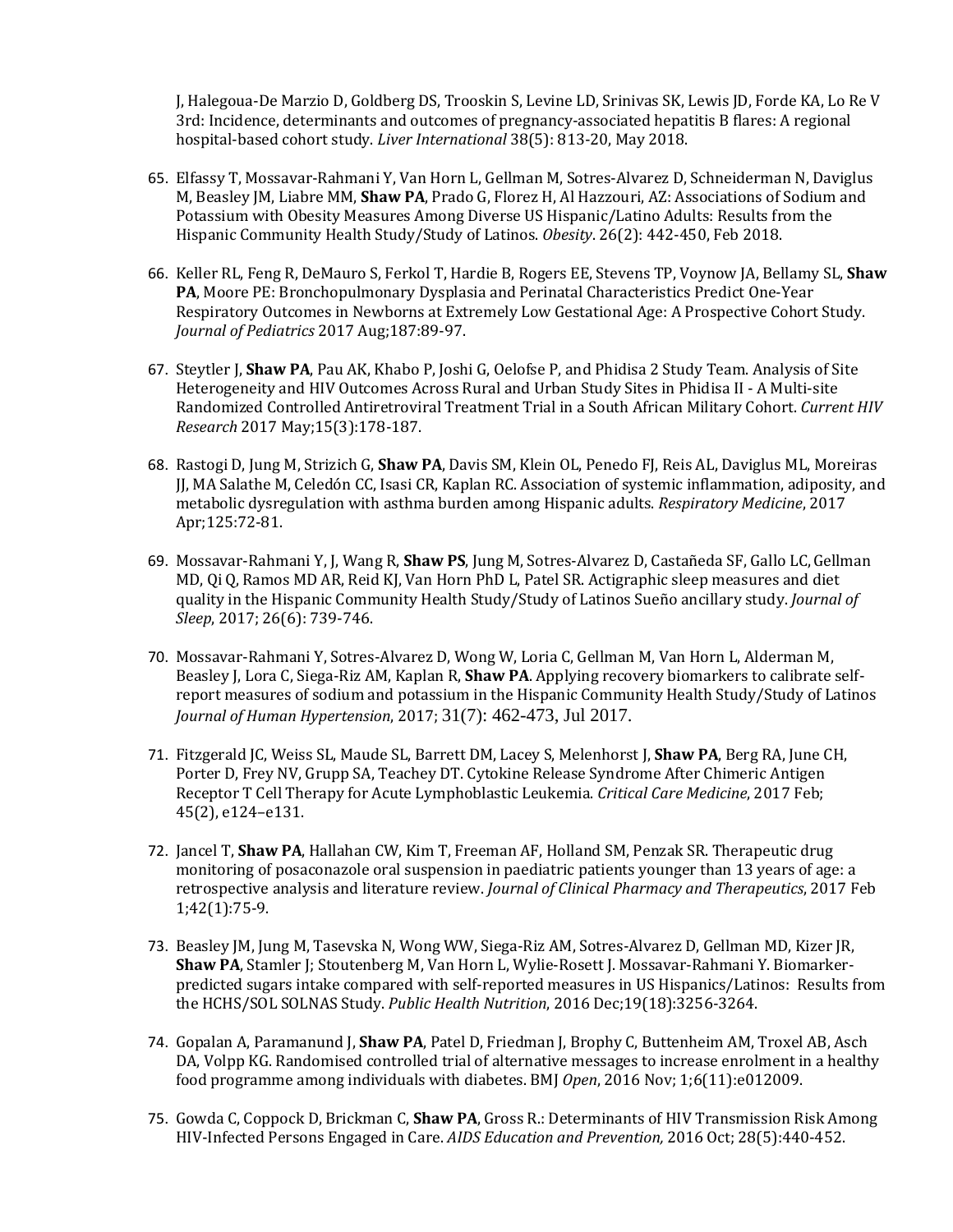- 76. Gowda C, Brown T, Compher C, Forde K, Kostman J, **Shaw PA**, Tien P, Lo Re V: Prevalence and predictors of low muscle mass in HIV/viral hepatitis coinfection. AIDS, 2016 Oct 23; 30(16):2519- 2528.
- 77. Wang GJ, **Shaw PA**, Townsend RR, Anderson AH, Xie D, Wang X, Nessel LC, Mohler ER, Sozio SM, Jaar BG, Chen J, Wright J, Taliercio JJ, Ojo A, Ricardo AC, Lustigova E, Fairman RM, Feldman HI, Ky B, and the CRIC Study Investigators: The associations between peripheral artery disease (PAD) and physical outcome measures in men and women with chronic kidney disease (CKD). *Annals of Vascular Surgery,*  2016 Aug; 35:111-20.
- 78. Teachey DT<sup>\*</sup>, Lacey S<sup>\*</sup>, Shaw PA<sup>\*</sup>, Melenhorst J<sup>\*</sup>, Frey N, Barrett D, Chen F, Fitzgerald J, Gonzalez V, Maude S, Pequignot E, Weiss S, June C, Porter D, and Grupp S: Characterization of Cytokine Release Syndrome associated with CT019L therapy for Acute Lymphoblastic Leukemia. *Cancer Discovery*, 2016 Jun; 6(6):664-79. \*co-first authors.
- 79. Fleshner M, Olivier KN, **Shaw PA**, Adjemian J, Strollo S, Claypool RJ, Folio L, Zelazny A, Holland SM Prevots DR.: Mortality among Patients with Pulmonary Nontuberculous Mycobacterial Disease. *International Journal of TB and Lung Disease,* 2016 May; 20(5): 582-587.
- 80. Memoli MJ, **Shaw PA**, Han A, Czajkowski L, Reed S, Athota R, Bristol T, Fargis S, Risos K, Powers JH, Davey RT, Taubenberger JK. : Evaluation of Anti-Hemagglutinin and Anti-Neuraminidase Antibodies as Correlates of Protection in an Influenza A/H1N1 Virus Healthy Human Challenge Model. *mBio* April 2016; 7(2) doi: 10.1128/mBio.00417-16.
- 81. Wang GJ, **Shaw PA**, PhD, Townsend RR, Anderson AH, Xie D, Wang X, Nessel LC, , Mohler ER, Sozio SM, Jaar4 BG, Chen J, Wright J, Taliercio JJ, Akinlolu Do, Ricardo AC, Lustigova E, Fairman RM, Feldman HI, Ky B, and the CRIC Study Investigators. Sex Differences in the Incidence of Peripheral Artery Disease (PAD) in the Chronic Renal Insufficiency Cohort (CRIC). *Circulation: Cardiovascular Quality and Outcomes*, 2016 Jan; 9(1): S86-93.
- 82. Porter DL, Lacey S Grupp S, Hwang W-T, **Shaw PA**, Frey N, Melenhorst J, Chew A, Gonzalez V, Kalos M, Marcucci K, Maude S, Teachey D, Litchman M, Shen A, Wood P, Levine BL, June CH. Chimeric Antigen Receptor (CAR) T Cell Therapy for Relapsed/Refractory CLL. *Science Translational Medicine,* 2015 Sep; 7(303): 303ra139.
- 83. Poindexter B, Feng R, Schmidt B, Aschner JL, Ballard RA, Hamvas A, Reynolds AM, **Shaw PA**, Jobe A. Comparisons and Limitations of Current Definitions of Bronchopulmonary Dysplasia for the Prematurity and Respiratory Outcomes Program. *Annals of the American Thoracic Society*, 2015; *12*(12), 1822-1830.
- 84. Wang GJ, **Shaw PA**, Mohler ER, Durinka JB, Layne AJ, Etherington MS, Sehgal CM, Fairman R, Ky B. The Role of Femoral Artery Ultrasound Measurements in Predicting Restenosis Following Endovascular Intervention. *Journal for Vascular Ultrasound*, 2015; 39(3): 127-132.
- 85. Mossavar-Rahmani Y, **Shaw PA**, Wong WW, Sotres-Alvarez D, Gellman MD, Van Horn L, Stoutenberg M, Daviglus ML, Wylie-Rosett J, Siega-Riz AM, Ou F, Prentice RL. Applying recovery biomarkers to calibrate self-report measures of energy and protein in the Hispanic Community Health Study/Study of Latinos. *American Journal of Epidemiology, 2015; 181(12): 996-1007.*
- 86. Spaan S, Pronk A, Koch HM, Jusko TA, Jaddoe VW, **Shaw PA**, Tiemeier HM, Hofman A, Pierik FH, Longnecker MP. Reliability of concentrations of organophosphate pesticide metabolites in serial urine specimens from pregnancy in the Generation R study. *Journal of Exposure Sciences and Environmental Epidemiology*, 2015; *25(3): 286-294.*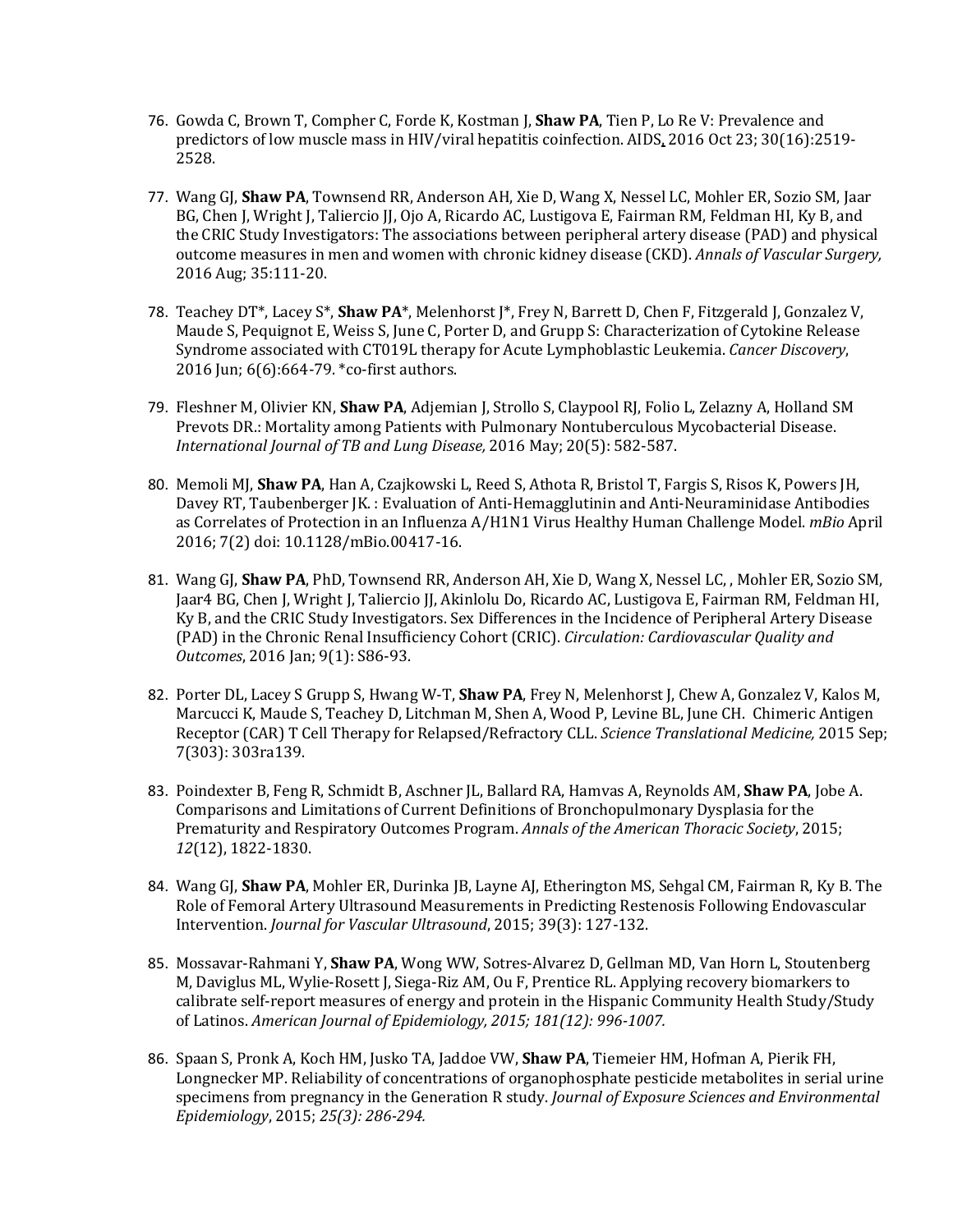- 87. Pryhuber GS, Maitre NL, Ballard RA, Cifelli D, Davis SD, Ellenberg JH, Greenberg JM, Kemp J, Mariani TJ, Panitch H, Ren C, Schmidt B, **Shaw PA**, Blaisdell C, Taussig L, Hamvas A. Prematurity and Respiratory Outcome Program (PROP): Study protocol of a prospective multicenter study of respiratory outcomes of premature infants in the United States. *BMC Pediatrics,* 2015; 15(37), doi:10.1186/s12887-015- 0346-3.
- 88. Memoli JJ, Czajkowski L, Reed S, Bristol T, Proudfoot K, Fargis S, Stein M, Dunfee RL, **Shaw PA**, Taubenberger JK. Validation of a Wild-Type Influenza A Human Challenge Model: H1N1pdMIST, An A(H1N1)pdm09 Dose Finding IND Study. *Clinical Infectious Diseases*, 2015; 60(5): 693-702.
- 89. Maude SL, Frey N, **Shaw PA**, Aplenc R, Barrett DM, Bunin NJ, Chew A, Gonzalez VE, Zheng Z, Lacey SF, Mahnke YD, Melenhorst JJ, Rheingold SR, Shen A, Teachey DT, Levine BL, June CH, Porter DL, Grupp SA. Chimeric antigen receptor T cells for sustained remissions in leukemia. *New England Journal of Medicine*, 2014; 371: 1507-17.
- 90. Jusko TA, **Shaw PA**, Snijder CA, Pierik FH, Koch HM, Hauser R, Jaddoe VW, Burdof A, Hofman A, Tiemeier H, Longnecker MP. Reproducibility of urinary bisphenol A concentrations measured during pregnancy in the Generation R. *Journal of Exposure Sciences and Environmental Epidemiology*, 2014; 24(5):532-6.
- 91. Price S, **Shaw PA**, Seitz A, Joshi G, Davis J, Niemela JE, Perkins K, Hornung RL, Folio L, Rosenberg PS, Puck JM, Hsu AP, Lo B, Pittaluga S, Jaffe ES, Fleisher TA, Rao VK, and Lenardo MJ. Natural history of Autoimmune Lymphoproliferative Syndrome associated with FAS gene mutations. *Blood, 2014; 123(13): 1989-1999*.
- 92. Olivier KN, Shaw PA, Glaser TS, Bhattacharyya D, Fleshner M, Brewer CC, Zalewski CK, Folio LR, Seigelman JR, Shallom S, Park IK, Sampaio EP Zelazny AM, Holland SM, Prevots DR. Inhaled amikacin for treatment refractory pulmonary nontuberculous mycobacterial disease. *Annals of the American Thoracic Society*, 2014 Jan; 11(1):30-5.
- 93. Marques A, Telford SR, Turk S, Chung E, Williams C, Dardick K, Krause P, Brandeburg C, Crowder CD, CarolanHE, Eshoo MW, **ShawPA**, Hu LT. Xenodiagnosis to detect *Borrelia burgdorferi* infection: A firstin-human study. *Clinical Infectious Diseases, 2014:* 58(7), 937-945.
- 94. Sowerwine KJ, Shaw PA, Gu W, Ling JC, Collins MT, Darnell DN, Anderson VL, Davis J, Hsu A, Welch P, Puck JM, HollandSM, Freeman AF. Bone Density and Fractures in Autosomal Dominant Hyper IgE Syndrome. *Journal of Clinical Immunology,* 2014 Feb;34(2):260-4.
- 95. SpinnerMA, Sanchez LA, HsuAP, **ShawPA**, ZerbeCS, CalvoKR, ArthurDC, GuW, GouldCM, BrewerCC, CowenEW, FreemanAF, OlivierKN, UzelG, ZelaznyAM, Daub JR, Spalding CD, ClaypoolRJ, GiriNK, Alter BP, Mace EM, Orange JS, Cuellar-Rodriguez J, Hickstein DD, Holland SM. GATA2 Deficiency: A Protean Disorder of Hematopoiesis, Lymphatics and Immunity. *Blood*, 2014 Feb 6;123(6):809-21.
- 96. Lee M, Lee J, Carroll MW, Choi H, Min S, Song T, Via LE, Goldfeder LC, Kang E, Jin B, Park H, Kwak H, Kim H, Heon HS, Jeong I, Joh JS, Chen RY, Olivier KN, **Shaw PA**, Follmann D, Song SD, Lee JK, Lee DH, Kim CT, Dartois V, Park SK, Cho SN, Barry CE. Linezolid for Treatment of Chronic Extensively Drug-Resistant Tuberculosis. *New England Journal of Medicine*, 2012 Oct 18; 367(16):1508-1518.
- 97. Greenberg DE, Shoffner AR, Marshall-Batty KR, Arora K, Zhao M, Martin R, Ding L, Hammer CH, **Shaw PA**, Kuhns DB, Malech HL, Gallin JI, Zaramber KA, Holland SM. Serologic Reactivity to the Emerging Pathogen Granulibacter bethesdensis. *Journal of Infectious Diseases*. 2012 Sep 15;206(6):943-51.
- 98. Browne SK, Burbelo PD, Chetchotisakd P, Suputtamongkol Y, Kiertiburanakul S, **Shaw PA**, Kirk JL, Jutivorakool K, Zaman R, Ding L, Hsu AP, Patel SY, Olivier KN, Lulitanond V, Mootskikapun P, Anunnatsiri, S, Angkasekwinai N, Sathapatayavongs B, Hsueh P, Shieh C, Brown MR, Thongnoppakhun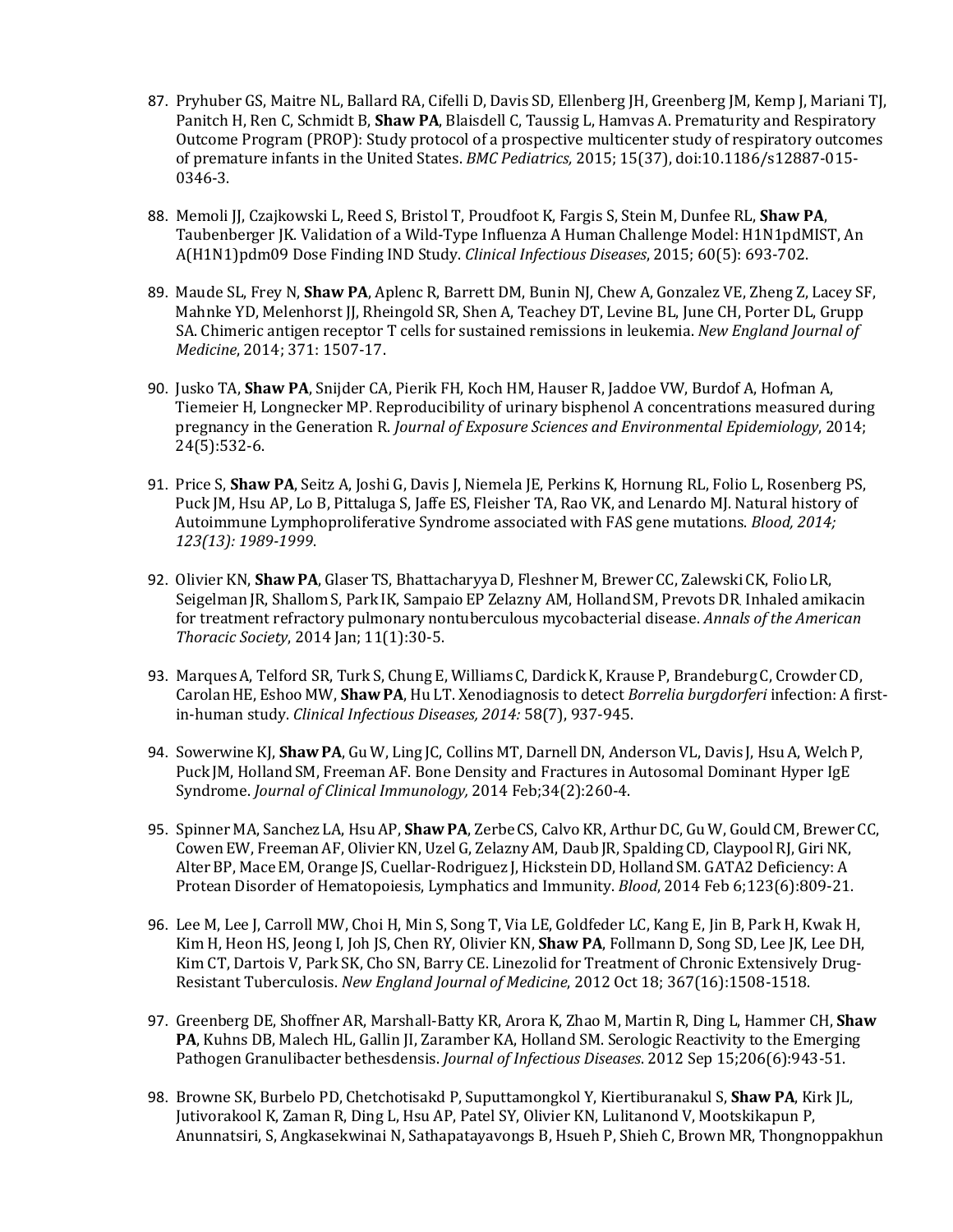W, Claypool R, Sampaio EP, Thepthai C, Waywa D, Dacombe C, Reizes Y, Zelazny AM, Saleeb P, Rosen L, Allen M, Iadarola M, Holland SM. Adult onset immunodeficiency in Thailand and Taiwan. *New England Journal of Medicine*, 2012 Aug 23;367(8):725-34.

- 99. Carroll MW, Lee M, Cai Y, Hallahan CW, **Shaw PA**, Min JH, Goldfeder LC, Alekseyev V, Grinkrug S, Kang HS, Hwang S, Park HM, Kang E, Lee SY, Jin B, Park HE, Min S, Park SK, Jeon DS, Via LE, Barry CE 3rd. Frequency of Adverse Reactions to First- and Second-line Anti-tuberculosis Chemotherapy in a Korean cohort. *The International Journal of Tuberculosis and Lung Disease*, 2012 Jul;16(7):961-6.
- 100. Zarember KA, Marshall-Batty KR, Cruz AR, Chu J, Fenster ME, Shoffner AR, Rogge LS, Whitney AR, Czapiga M, Song HH, **Shaw PA**, Nagashima K, Malech HL, DeLeo FR, Holland SM, Gallin JI, Greenberg DE. Innate immunity against *Granulibacter bethesdensis*, an emerging Gram-negative bacterial pathogen, *Infection and Immunity*, 2012 Mar; 80 (3) 975-981.
- 101. Hsu AP, Dowdel KC, Davis J, Niemela JE, Anderson SM**, Shaw PA**, Rao VK, Puck JM. Autoimmune Lymphoproliferative Syndrome due to FAS mutations outside the signal transducing death domain: Molecular mechanisms and clinical penetrance. *Genetics in Medicine*. 2012 Jan; 14(1) 81-89.
- 102. Freeman AF, Mannino EA, **ShawPA**, Davis J, HsuAP, WelchP, Matta JR, Hadigan C, Pettigrew RI, HollandSM, GharibAM. Coronary artery abnormalities in hyper IgE syndrome. *Journal of Clinical Immunology*, 2011 Jun; 31: 338-45.
- 103. Heimall J, Davis, J, **Shaw PA**, Hsu A, Gu W, Welch P, Holland SM, Freeman AF. Paucity of genotypephenotype correlations in STAT3 mutation positive hyper IgE syndrome. *Clinical Immunology*, 2011 Apr; 139:75-84.
- 104. Prevots DR, **Shaw PA** Strickland D, Jackson LA, Raebel MA, Blosky MA, Montes de Oca R, Shea YR, Seltz AE, Holland SM Olivier KN. Nontuberculous mycobacterial lung disease prevalence at four integrated health care delivery systems. *American Journal of Respiratory Critical Care Medicine* 2010 Oct 1; 182 (7): 970-6.
- 105. **Shaw PA** Combination versus monotherapy for septic shock patients [Commentary]. *Critical Care Medicine*. 2010 Sep; 38 (9): 1905-6.
- 106. Komati S, **Shaw PA**, Stubbs N, Mathibedi MJ, Malan L, Metcalf JA, Masur H, Hassim S. Tuberculosis risk factors and mortality for HIV infected persons receiving antiretroviral therapy in South Africa. *AIDS*, 2010 Jul 31; 24 (12): 1849-55.
- 107. Greenberg DE, Marshall-BattyKR, Brinster LR, Zarember KA, **Shaw PA,** Mellbye BL, IversenPL, HollandSM, and Geller BL. Antisense phosphorodiamidate morpholino oligomers targeted to an essential gene inhibit Burkholderia cepacia complex. *Journal of Infectious Diseases,* 2010 Jun; 201 (12): 1822-30.
- 108. Hassim S, **Shaw PA**, Sangweni P, Malan L, Ntshani E, Mathibedi MJ, Stubbs N, Metcalf JA, Eckes R, Masur H, Komati S. Detection of a substantial rate of multidrug-resistant tuberculosis in an HIVinfected population in South Africa by active monitoring of sputum samples. *Clinical Infectious Diseases,* 2010 Apr 1; 50(7): 1053-9.
- 109. [Marques A,](http://www.ncbi.nlm.nih.gov/pubmed?term=%22Marques%20A%22%5BAuthor%5D) **[Shaw P](http://www.ncbi.nlm.nih.gov/pubmed?term=%22Shaw%20P%22%5BAuthor%5D)**[, Schmid CH,](http://www.ncbi.nlm.nih.gov/pubmed?term=%22Schmid%20CH%22%5BAuthor%5D) [Steere A,](http://www.ncbi.nlm.nih.gov/pubmed?term=%22Steere%20A%22%5BAuthor%5D) [Kaplan RF,](http://www.ncbi.nlm.nih.gov/pubmed?term=%22Kaplan%20RF%22%5BAuthor%5D) [Hassett A,](http://www.ncbi.nlm.nih.gov/pubmed?term=%22Hassett%20A%22%5BAuthor%5D) [Shapiro E,](http://www.ncbi.nlm.nih.gov/pubmed?term=%22Shapiro%20E%22%5BAuthor%5D) [Wormser GP.](http://www.ncbi.nlm.nih.gov/pubmed?term=%22Wormser%20GP%22%5BAuthor%5D) Re: A randomized, placebo-controlled trial of repeated IV antibiotic therapy for Lyme encephalopathy. Prolonged Lyme disease treatment: enough is enough [Commentary]. *Neurology*, 2009 Jan 27;72 (4):383-4.
- 110. Prentice RL, **Shaw PA**, Bingham S A, Beresford SA, Caan B, Neuhouser ML, Patterson RE, Stefanick ML, Satterfield S, Thomson CA, Snetselaar L, Thomas A, Tinker LF. Biomarker-calibrated energy and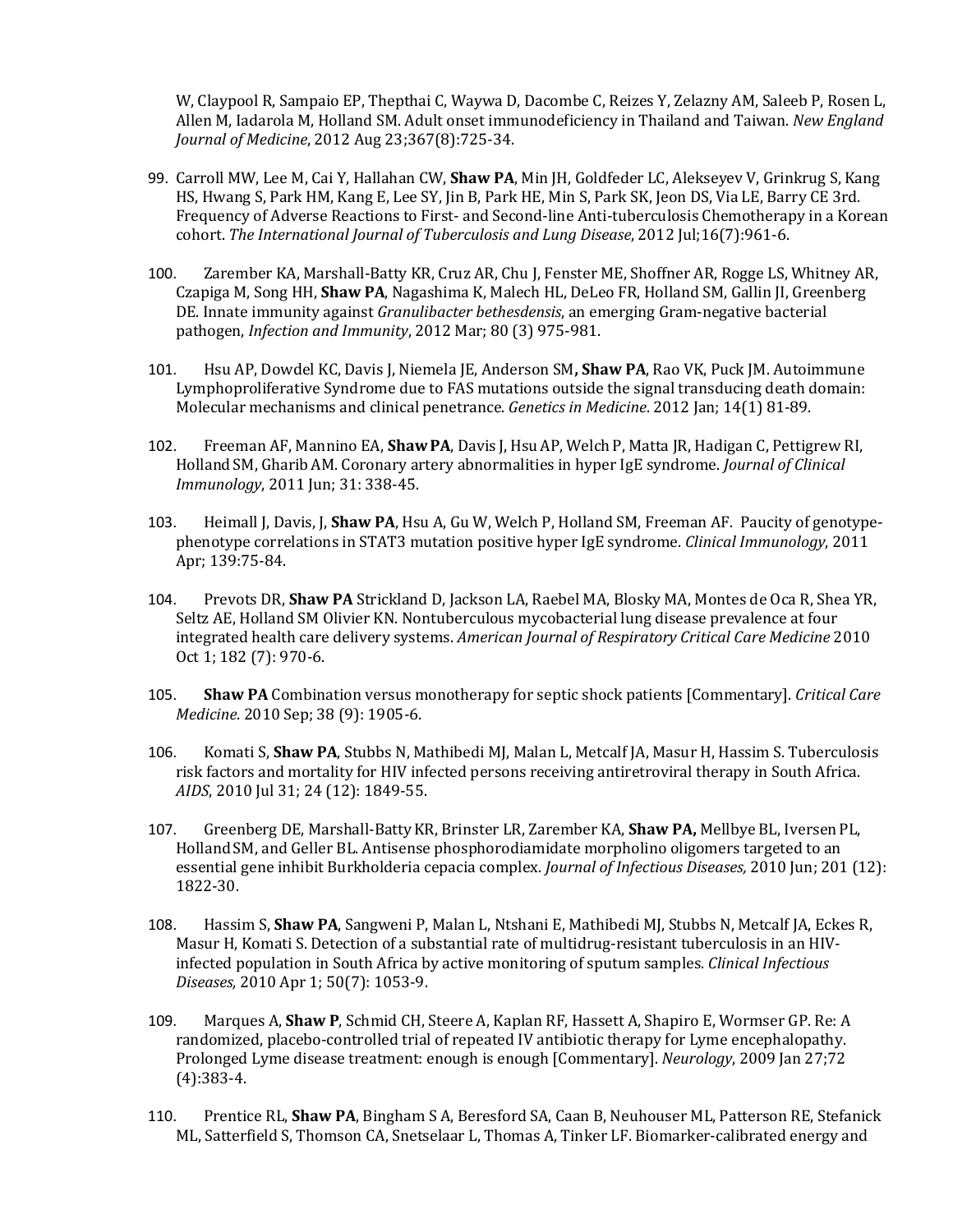protein consumption and increased cancer risk among postmenopausal women. *American Journal of Epidemiology*, 2009 Apr 15;169(8):977-89.

- 111. Zonios DI, Falloon J, Bennett, JE, **Shaw PA**, Chaitt D, Baseler MW, Adelsberger JW, Metcalf JA, Polis MA, Kovacs SJ, Kovacs JA, Davey RT, Lane HC, Masur H, and Sereti I. Idiopathic CD4+ lymphocytopenia: natural history and prognostic factors. *Blood*, 2008 Jul 15; 112 (2): 287-94.
- 112. NeuhouserML, Tinker L, **ShawPA**, SchoellerD, Bingham SA, Van Horn L, Beresford SA, CaanB, ThomsonC, SatterfieldS, Kuller L, HeissG, SmitE, SartoG, Ockene J, StefanickML, AssafA, Runswick S and Prentice RL. Use of recovery biomarkers to calibrate nutrient consumption self-reports in the Women's Health Initiative. *American Journal of Epidemiology*, 2008 May 15; 167 (10): 1247-59.
- 113. Jewett MW, Lawrence K, Bestor AC, Tilly K, Grimm D, **Shaw PA**, VanRaden M, Gherardini F, Rosa P A. The critical role of linear plasmid lp36 in the infection cycle of borrelia burgdorferi. *Molecular Microbiology* 2007 Jun; 64 (5):1358-74.
- 114. Etzioni R, Howlader N, **Shaw PA**, Ankerst DP, Penson DF, Goodman PJ, Thompson IM. Long-term effects of finasteride on PSA Levels: results from the Prostate Cancer Prevention Trial. *Journa*l *o*f *Urolog*y 2005 Sep; 174(3):877–81.
- 115. **Shaw PA**, Etzioni R, Zeliadt S, Mariotto A, Karnofski K, Penson D, Weiss N, Feuer E. Ecologic study of PSA screening and prostate cancer mortality in nine geographic areas of the US. *America*n *Journa*l *o*f *Epidemiolog*y 2004; 160(11):1059–1069.
- 116. Etzioni R, Berry KM, Legler JM, **Shaw PA**. Prostate-specific antigen testing in black and white men: an analysis of Medicare claims from 1991-1998. *Urolog*y 2002 Feb; 59(2):251–5.
- 117. Zabel R, Anderson J, **Shaw P**. A multiple reach model to describe the migratory behavior of Snake River yearling chinook salmon. *Canadia*n *Journal o*f *Fisherie*s *an*d *Aquati*c *Science*s 1998; 55(3): 658– 667.

# *Pre-Prints*

Shepherd BE, Han K, Chen T, Bian A, Pugh S, Duda SN, Lumley T, Heerman WJ, **Shaw PA**. Analysis of error-prone electronic health records with multi-wave validation sampling: Association of maternal weight gain during pregnancy with childhood outcomes. Preprint arXiv: arXiv:2109.14001. 2021 Sept 28.

Shaw PA, Yang JB, Mowery DL, Schriver ER, Mahoney KB, Bar KJ, Ellenberg SS. Determinants of hospital outcomes for COVID-19 infections in a large Pennsylvania Health System. Preprint medRxiv. 2021 Sep 13. https://doi.org/10.1101/2021.09.08.21263311

Yang JB, Shepherd BE, Lumley T, **Shaw PA**. Optimum Allocation for Adaptive Multi-Wave Sampling in R: The R Package optimall. Preprint arXiv:2106.09494. 2021 Jun 17.

Lotspeich SC, Amorim GG, **Shaw PA**, Tao R, Shepherd BE. Optimal Multi-Wave Validation of Secondary Use Data with Outcome and Exposure Misclassification. arXiv preprint arXiv:2108.13263. 2021 Aug 30.

Duan R, Liang CJ, **Shaw PA**, Tang CY, Chen Y: Missing at Random or Not: A Semiparametric Testing Approach. Submitted. Pre-print, arXiv:2003.11181.

Xu D, **Shaw P**, Barnett I. Novel Non-Negative Variance Estimator for (Modified) Within-Cluster Resampling. Submitted. Pre-print, arXiv:1911.12882 [stat.ME].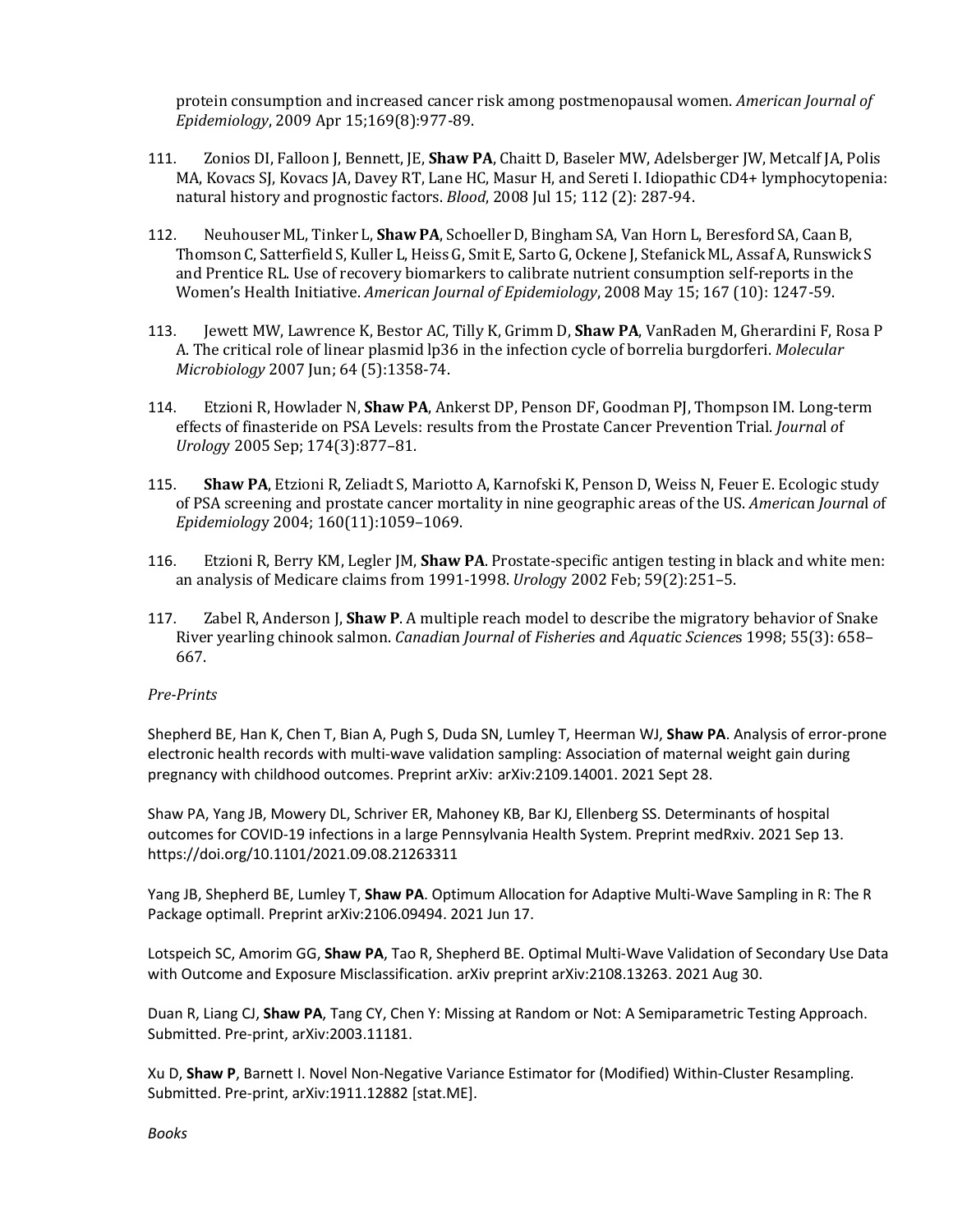Proschan MA and **Shaw PA**. *Essentials of Probability Theory for Statisticians*. Chapman & Hall/CRC Texts in Statistical Science, March 2016.

*Book Chapters and other non-Refereed Scholarly Publications* 

**Shaw PA.** Regression calibration for covariate measurement error. Chapter in: *Handbook of Measurement Error Models,* Editors: Grace Yi, Aurore Delaigle, Paul Gustafson. Chapman and Hall/CRC, To appear September 2021.

**Shaw PA** and Proschan. Estimation and Hypothesis Testing. Chapter In: *Principles and Practice of Clinical Trials*, Editors: Steven Piantadosi and Curtis Meinert. Springer, ePub online August 2020. Doi: [https://doi.org/10.1007/978-3-319-52677-5.](https://doi.org/10.1007/978-3-319-52677-5)

Wakim PG and **Shaw PA**. Data and Safety Monitoring. Chapter 10 In: Gallin JI, Ognibene FP. *Principles and Practice of Clinical Research,* 4th Edition. Elsevier Inc.: Academic Press, 2018.

**Shaw PA**, Lee Johnson L, Borkowf CB. Issues in Randomization. Chapter 23 In: Gallin JI, Ognibene FP. *Principles and Practice of Clinical Research,* 4th Edition. Elsevier Inc.: Academic Press, 2018.

Lee Johnson L, Borkowf CB, **Shaw PA**. Hypothesis Testing. Chapter 24 In: Gallin JI, Ognibene FP. *Principles and Practice of Clinical Research,* 4th Edition. Elsevier Inc.: Academic Press, 2018.

**Shaw PA**, Lee Johnson L, Proschan MA. Intermediate Topics in Biostatistics. Chapter 27 In: Gallin JI, Ognibene FP. *Principles and Practice of Clinical Research,* 4th Edition. Elsevier Inc.: Academic Press, 2018.

Mossavar-Rahmani Y, Tinker LF, Neuhouser ML, Huang Y, **Shaw P**, Beasley JM, Di C, Zheng C, Li W, Johnson K, and Prentice RL. Women's Health Initiative Dietary Modification Trial: Update and Application of Biomarker Calibration to Self-Report Measures of Diet and Physical Activity In: N. Balakrishnan*, ed., Methods and Applications of Statistics in Clinical Trials, Volume 1: Concepts, Principles, Trials, and Designs*. John Wiley and Sons; 2013.

**Shaw PA**. The appropriate use of statistics in biological sciences. *The American Association of Immunologists Newsletter*, 2010, March/April.

Anderson J, Hayes J, **Shaw P**, Zabel R. *Columbi*a *Rive*r *Salmo*n *Passag*e *Model*. *CRiSP1.*5 *Theory*, *Calibratio*n *an*d *Validatio*n *Manual*. Columbia Basin Research, Seattle, WA, 1996.

**Shaw P**. *Ga*s *saturatio*n *an*d *sensitivit*y *usin*g *CRiSP*. *Dissolve*d *Ga*s *Abatemen*t *Stud*y *Phas*e *I*, Army Corps of Engineers Technical Report, Portland, Oregon, 1996.

## **Presentations (Last five years)**

"Open Science". STRATOS Inititative Virtual Meeting, Dec 14, 2021.

"Understanding and adjusting for Berkson error arising from prediction equations: Examples from the Hispanic Community Health Study ", World Trade Center Registry, Virtual Rountable Seminar, October 7, 2021.

"Statistical challenges of launching a randomized controlled trial of a COVID19 therapeutic at the start of the pandemic ", American Statistical Association Joint Statistical Meeting, Virtual Meeting, August 2021.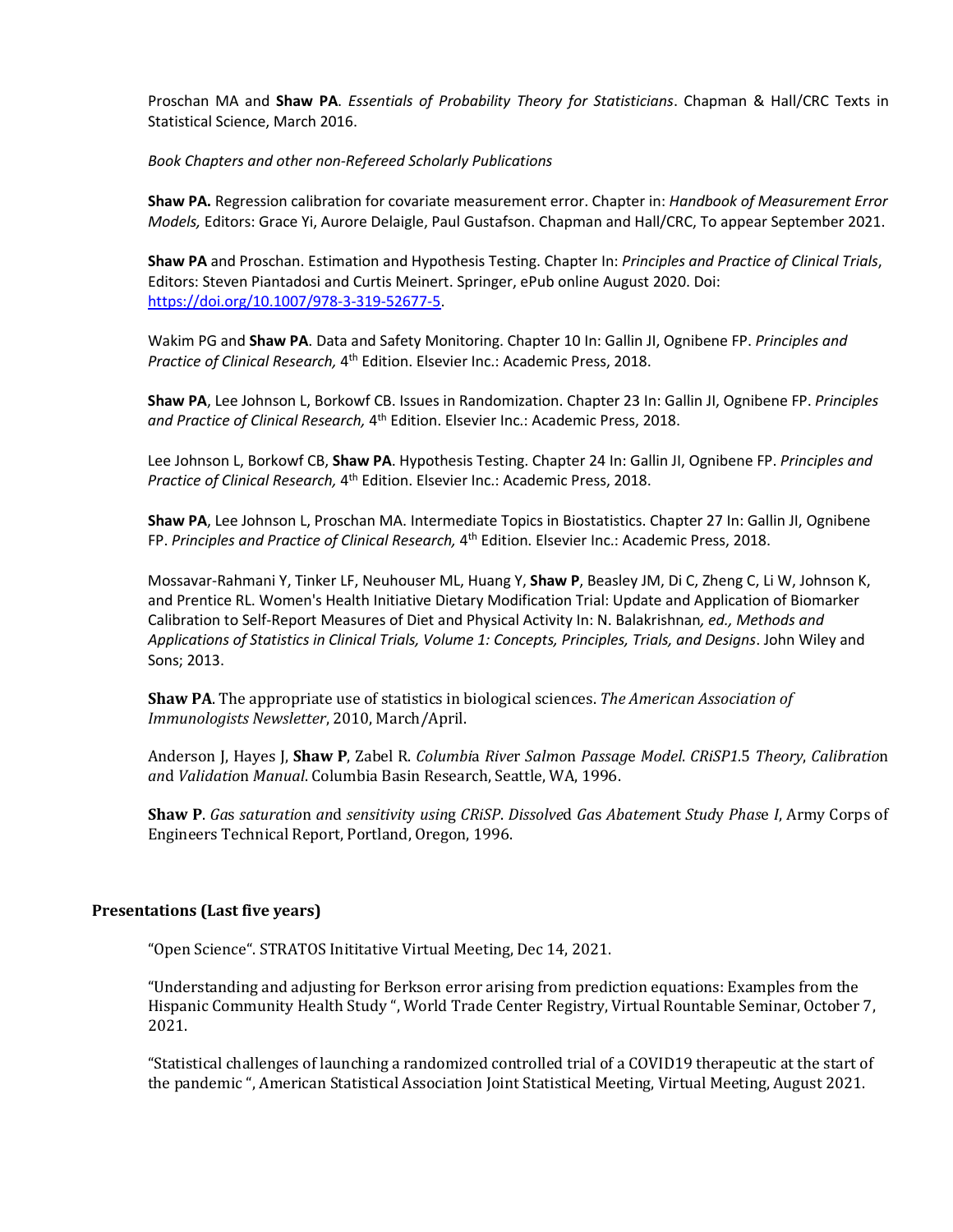"On the use of predicted values in nutritional epidemiology: Example from the Hispanic Community Health Study/Study of Latinos (HCHS/SOL) ", Society for Epidemiologic Research Annual Meeting, Virtual Meeting, June 23, 2021.

"Efficient multi-wave validation sampling to address data errors in electronic health records", International Biometrics Society, Eastern North American Region (ENAR), Virtual Meeting, March 2021

"Determinants of hospital outcomes for COVID-19 infections in a large Pennsylvania Health System ", Converence on Retroviruses and Opportunistic Infections (CROI), Virtual Meeting, March 2021

"Error-prone failure time outcomes in electronic health records data: Methods for analysis and study design" Survival, Longitudinal And Multivariate data (SLAM) Working Group Seminar, John Hopkins University, February 19, 2021

"Calibration of Amino Acid Stable Carbon Isotope Ratios As Biomarkers of Human Diet " International Conference on Diet and Activity Monitoring (ICDAM), February 11, 2021

"Error-prone failure time outcomes in electronic health records data: Methods for analysis and study design" Kaiser Permanente Washington Health Research Institute, Seattle, WA January 26, 2021

"Understanding and tackling measurement error: A review of modern practical methods", Full-day short course, International Society of Clinical Biostatistics (ISCB), Virtual Meeting, August 2020

"Methods to address correlated covariate and time-to-event error in electronic health records", Invited presentation, International Society of Clinical Biostatistics (ISCB), Virtual Meeting, August 2020

"Understanding and adjusting for Berkson error arising from prediction equations", International Biometrics Society, Eastern North American Region (ENAR), Virtual Meeting, March 2020

"Methods to address correlated exposure and outcome error for failure time outcomes", International Chinese Statistical Association, Hangzhou, China; December 2019

"Error-Prone Failure Time Data in Electronic Health Records (EHR) Data: Methods for Analysis and Study Design", Biostatistics Seminar, McGill University, Montreal, Canada October 16, 2019

"Introduction to Penn CFAR/PDH Collaborative", Data Science and Research Opportunities with the Penn CFAR/PDPH Collaborative Workshop, University of Pennsylvania, September 6, 2019.

"Considerations for study design and analysis of error-prone electronic health records (EHR) data", Center for Clinical Epidemiology and Biostatistics, University of Pennsylvania Seminar, September 5, 2019.

"Understanding and tackling measurement error: a whistle stop tour of modern practical methods", Invited Short course, American Statistical Association Joint Statistical Meeting, Denver, CO, August 2019

"Methods to address correlated covariate and time-to-event measurement error ", Invited Presentation, International Biometric Society, WNAR, Annual Meeting, Portland, OR. June 2019.

"Use and misuse of predicted values in epidemiologic data analyses: Examples from the Hispanic Community Health Study ", Meeting of the STRATOS initiative, Banff, Canada. June 4-7, 2019

"Assessing efficacy for an interval-censored bivariate failure time outcome when one event is a surrogate." 2019 Conference on Lifetime Data Science: Foundations and Frontiers, Pittsburgh, PA, May 31, 2019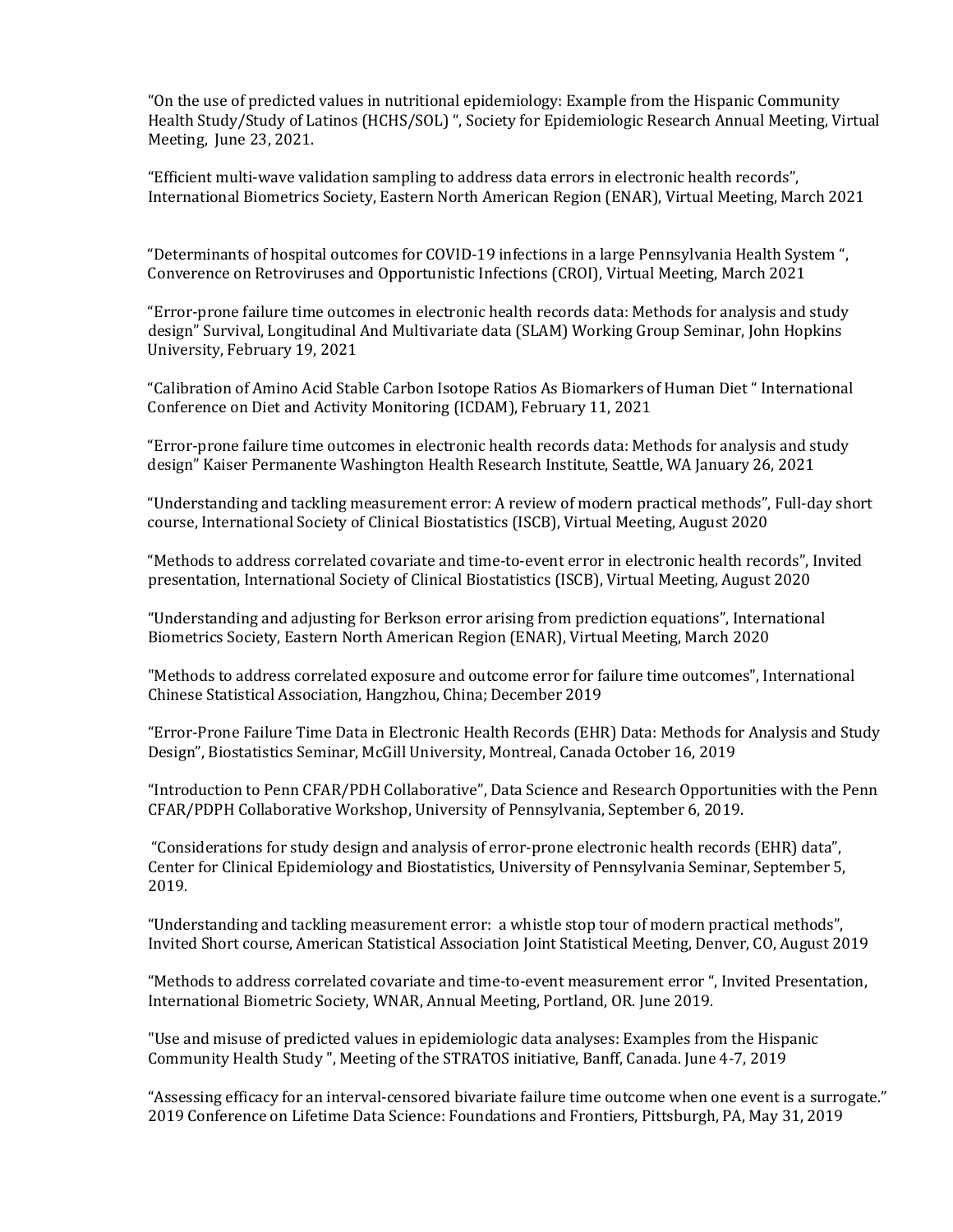"Considerations for association analyses of error prone outcomes and exposures: An example using electronic health records data", University of Pennsylvania Center for AIDS Research (CFAR) Symposium, Philadelphia, PA May 14, 2019

"Estimation methods to address correlated covariate and time-to-event error", University of Waterloo Statistics and Biostatistics Seminar, Waterloo, Canada, April 4, 2019.

"Estimation methods to address correlated covariate and time-to-event error", 5th Conference of the Deutsche Arbeitsgemeinschaft Statistik (DAGStat 2019), Munich, Germany March 20, 2019.

"Raking and regression calibration: methods to address bias induced from correlated covariate and timeto-event error", National Cancer Institute Biostatistics Branch Seminar, Rockville, MD November 7, 2018.

"Methods to address measurement error in time-to-event outcomes in observational studies" National Cancer Institute Workshop: Methodological Issues in Measurement Error, Rockville, MD November 5, 2018.

"Calibration of Isotope ratio data " ISOECOL 2018 Workshop: Approaches to improve the reproducibility of amino acid stable isotope analyses, Vina del Mar, Chile. August 4, 2018.

"On the use of raking to improve regression calibration: a flexible method to address error-induced bias efficiently", American Statistical Association Joint Statistical Meeting, Vancouver, BC, July 31, 2018.

"Considerations for Analysis of Time-to-Event Outcomes Measured with Error", Laurence Freedman Seminar Symposium on Clinical Trials and Measurement Error, Gertner Institute for Epidemiology and Health Policy Research, Tel Hashomer, Israel. February 13, 2018.

"Statistical methods to address measurement error in observational studies: current practice and opportunities for improvement", Joint Conference on Biometrics & Biopharmaceutical Statistics, Central European Network of the International Biometrics Society, Vienna, Austria August 31, 2017

"Understanding and tackling measurement error: a whistle stop tour of modern practical methods." Education for Statistics in Practice Short Course, Joint Conference on Biometrics & Biopharmaceutical Statistics, Central European Network of the International Biometrics Society, Vienna, Austria, August 30, 2017

"Measurement Error in Nutritional Epidemiology: Impact, Current Practice for Analysis, and Opportunities for Improvement", 9th Annual Meeting for the Eastern Mediterranean Region of the International Biometric Society, Thessaloniki, Greece, May 10, 2017

"Choosing Monitoring Boundaries: Balancing Risks and Benefits", 10th Annual Conference on Statistical Issues in Clinical Trials, University of Pennsylvania, Philadelphia, PA April 19, 2017

"Measurement Error and Misclassification: Understanding and Improving Current Practice", Health - Exploring Complexity: An Interdisciplinary Systems Approach (HEC 2016), Joint Annual Meeting of GMDS & DGEpi & IEA-EEF; Munich, Germany. Sep 1, 2016

"Measurement Error and Misclassification: Understanding and Improving Current Practice", Meeting of the STRATOS initiative "Developing a Comprehensive, Integrated Framework for Advanced Statistical Analyses of Observational Studies", Banff, Canada. July 5, 2016

# **Teaching Experience**

– Course Director, BSTA 620 Probability, Department of Biostatistics and Epidemiology, University of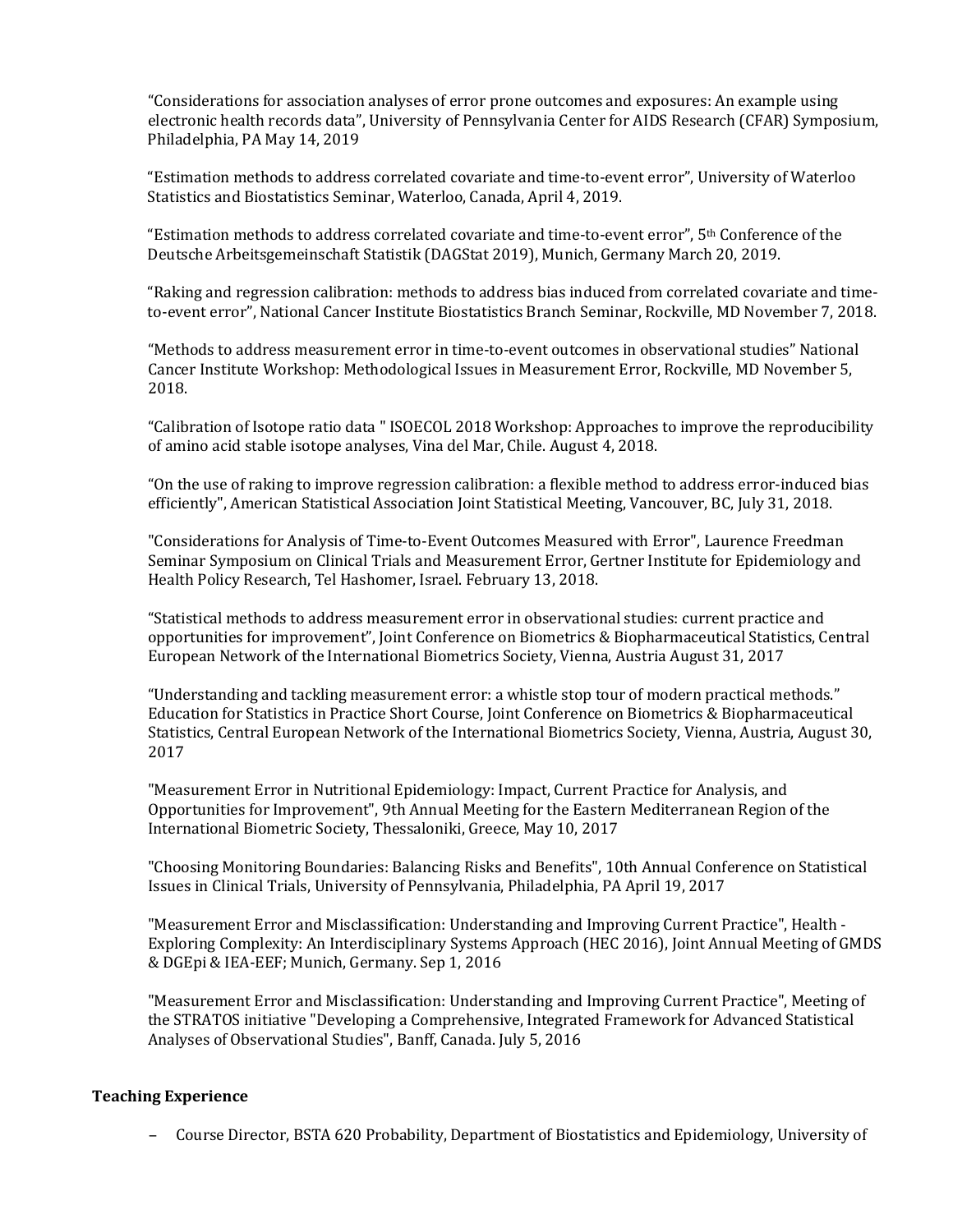Pennsylvania Perelman School of Medicine, Fall 2015-2017, 2020

- Co-Instructor, Biostatistics for Epidemiologic Methods II, Biostatistics for Epidemiologic Methods University of Pennsylvania School of Medicine Winter 2014, 2015, 2020
- Guest Lecturer, "Competing Risks" for EPID 638 Advanced Topics in Clinical Trials, Department of Biostatistics and Epidemiology, University of Pennsylvania Perelman School of Medicine, Dec 2019
- Guest Lecturer, "Strategies to address missing data in healthcare databases" for EPID 656 Clinical Database Research Methodology, Department of Biostatistics, Epidemiology, and Informatics, University of Pennsylvania Perelman School of Medicine, December 2019
- Guest Lecturer, "Missing data and Intent to Treat", EPID 640 Advanced Topics in Epidemiology, Department of Biostatistics, Epidemiology and Informatics, University of Pennsylvania Perelman School of Medicine, Feb 6, 2019
- Guest Lecturer, "Competing Risks" for EPID 638 Advanced Topics in Clinical Trials, Department of Biostatistics and Epidemiology, University of Pennsylvania Perelman School of Medicine, November 27 2018
- Guest Lecturer, "Missing data and Intent to Treat", EPID 640 Advanced Topics in Epidemiology, Department of Biostatistics, Epidemiology and Informatics, University of Pennsylvania Perelman School of Medicine, Feb 21, 2018
- Guest Lecturer, "Tables and Figures", BSTA 511 Biostatistics in Practice, Department of Biostatistics, Epidemiology and Informatics, University of Pennsylvania Perelman School of Medicine, Jan 31, 2018
- Guest Lecturer, "Missing Data" for EPID 638 Advanced Topics in Clinical Trials, Department of Biostatistics and Epidemiology, University of Pennsylvania Perelman School of Medicine, February 1, 2017
- Guest Lecturer, "Missing Data" for EPID 640 Advanced Topics in Epidemiology, Department of Biostatistics and Epidemiology, University of Pennsylvania Perelman School of Medicine, December 2, 2016
- Lecturer, "Data Safety Monitoring", Introduction to the Principles and Practices of Clinical Research, NIH Clinical Center, January 5, 2016
- Discussion Leader, Radiation Oncology Residents Journal Club, University of Pennsylvania Perelman School of Medicine January 23, 2015
- Lecturer, "Data Safety Monitoring", Introduction to the Principles and Practices of Clinical Research, NIH Clinical Center, January 13, 2015
- Guest Lecturer, EPID 638 Advanced Topics in Clinical Trials, Department of Biostatistics and Epidemiology, University of Pennsylvania Perelman School of Medicine, December 2, 2014
- Instructor, Independent Study-Selected Topics in Survival Analysis, University of Pennsylvania Perelman School of Medicine, Spring 2015
- Instructor, Independent Study-Propensity Score Analysis, University of Pennsylvania Perelman School of Medicine, Fall 2014
- Discussion leader, Penn Reading Project, University of Pennsylvania, August 25, 2014.
- Co-Instructor, Clinical Translational Research, Study Design Module, NIH, July 2013
- Lecturer, "Data Safety Monitoring", Introduction to the Principles and Practices of Clinical Research, NIH Clinical Center, February 26, 2013
- Guest Lecturer, "Randomization", Stat 6289 Clinical Trials, George Washington University, Feb 7, 2013
- Co-Instructor, Introduction to the Principles and Practices of Clinical Research, NIH/India Ministry of Science and Technology in New Delhi, India October 2012
- Co-Instructor, Clinical Translational Research, Study Design Module, NIH, July 2012
- Co-Instructor, Introduction to Probability Theory, Informal reading course with NIH Intramural Research Trainee, Fall 2010-Winter 2011
- Guest Lecturer, "Methods for Measurement Error in Survival Analysis", Biost 578 Measurement Error and Misclassification, Department of Biostatistics, University of Washington, Spring 2006
- Teaching Assistant, Department of Biostatistics, University of Washington, 2002-2005
	- Biost 511 Medical Biometry I
	- Biost 537 Survival Analysis in Epidemiology
	- Biost 570 Advanced Generalized Linear Models I
- Instructor, University of Washington Extension 1994-1995
	- Stat 220 Basic Statistics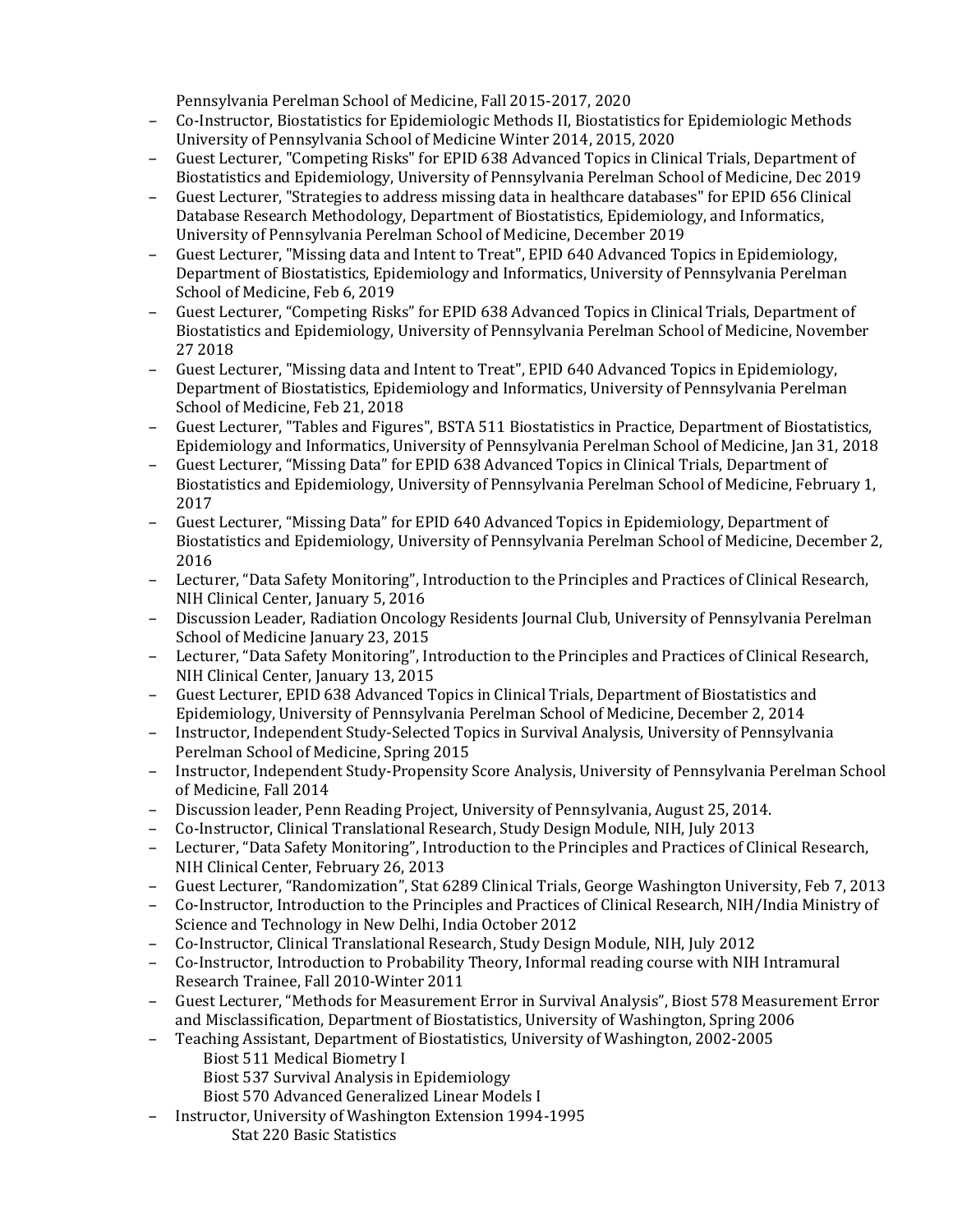Stat 311 Elements of Statistical Methods

- Instructor, Department of Mathematics, University of Washington Summer 1991-1994, Fall 1993 Math 124-125 Calculus with Analytic Geometry I,II
	- Math 308 Matrix Algebra with Applications
	- Teaching Assistant, Department of Mathematics, University of Washington,
	- Fall 1990-Spring 1994
		- Math 120 Precalculus Math 124-126 Calculus with Analytic Geometry I,II,II Math 554 Linear Analysis

## **Mentoring**

PhD Dissertation Committee Member for Jill Schnall, Department of Biostatistics and Epidemiology, University of Pennsylvania School of Medicine, 2021-present

PhD Dissertation Committee Chair, Hailey Richardson, Department of Biostatistics, Epidemiology, and Informatics, University of Pennsylvania Perelman School of Medicine, 2020-

Biostatistics Lab Rotation Research Advisor for Amelia Schroeder, Department of Biostatistics, Epidemiology, and Informatics, University of Pennsylvania Perelman School of Medicine, 2020

Biostatistics Lab Rotation Research Advisor for Jenny Shen, Department of Biostatistics, Epidemiology, and Informatics, University of Pennsylvania Perelman School of Medicine, 2020

PhD Dissertation Committee Chair, Jiaxin Fan, Department of Biostatistics, Epidemiology, and Informatics, University of Pennsylvania Perelman School of Medicine, 2019-2020

MSCE Thesis Committee Member for Cedric Bien-Gund, Department of Biostatistics, Epidemiology, and Informatics, University of Pennsylvania Perelman School of Medicine, 2019-present

PhD Dissertation Committee Chair for Nicholas Illenberger, Department of Biostatistics and Epidemiology, University of Pennsylvania School of Medicine, 2019-present

Academic Advisor for Eunyoung Park, Department of Biostatistics, Epidemiology, and Informatics, University of Pennsylvania Perelman School of Medicine, 2019-present

Biostatistics Lab Rotation Research Advisor for Eunyoung Park, Department of Biostatistics, Epidemiology, and Informatics, University of Pennsylvania Perelman School of Medicine, 2019

PhD Dissertation Advisor for Lilian Boe, Department of Biostatistics and Epidemiology, University of Pennsylvania School of Medicine, 2018-present

PhD Dissertation Committee Member for Lu Huang, Department of Biostatistics and Epidemiology, University of Pennsylvania School of Medicine, 2018-2020

MSCE Thesis Committee Member for Dovie Watson, Department of Biostatistics and Epidemiology, University of Pennsylvania School of Medicine, 2018-2020

Academic Advisor for Francesca Mandel, Department of Biostatistics, Epidemiology, and Informatics, University of Pennsylvania Perelman School of Medicine, 2018-2020

Post-doctoral mentor Kyunghee Han, Department of Biostatistics and Epidemiology, University of Pennsylvania School of Medicine, 2018- 2020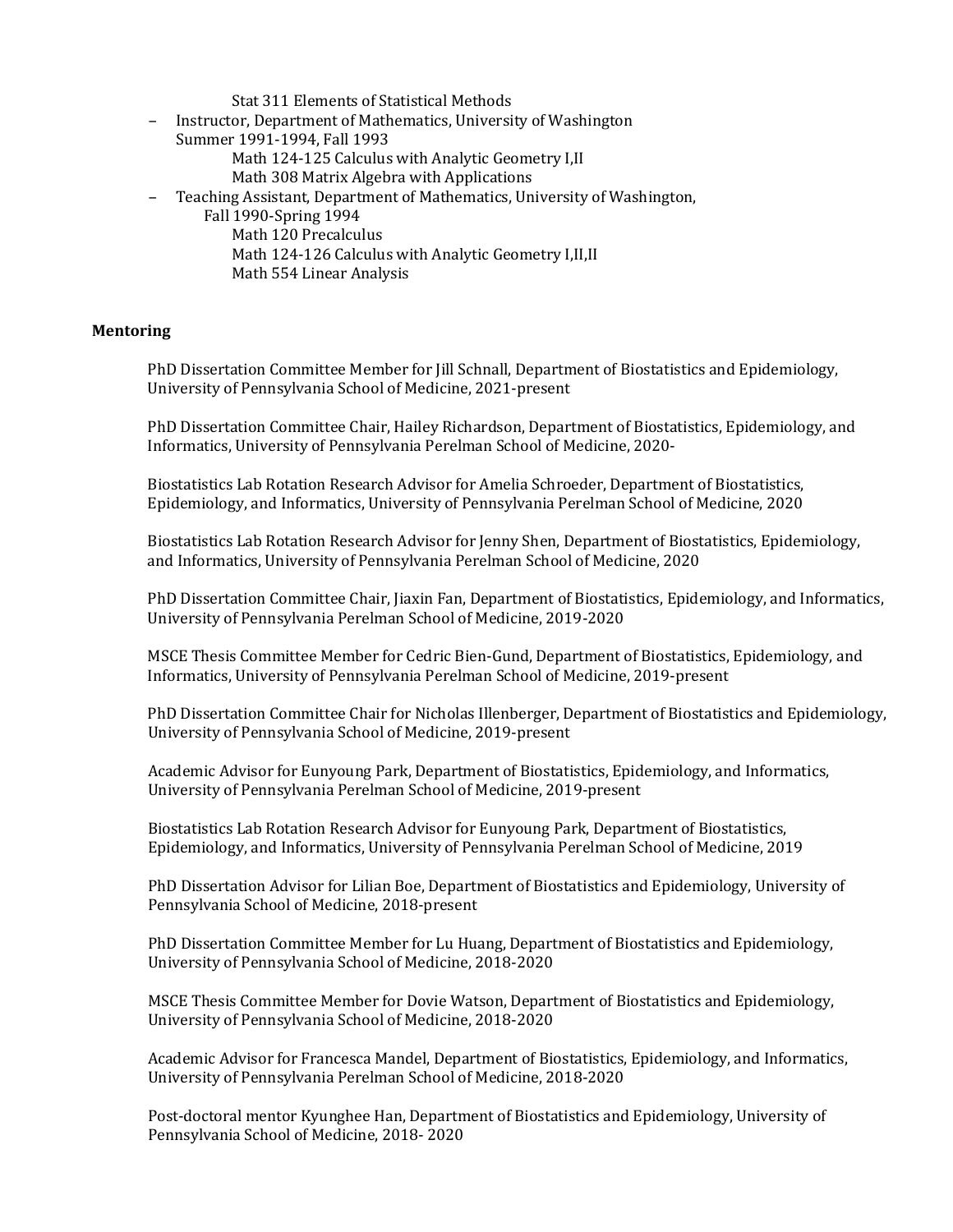Master's Thesis Advisor for Nicholas Illenberger, Department of Biostatistics and Epidemiology, University of Pennsylvania School of Medicine, 2018-2019

Biostatistics Lab Rotation Research Advisor for Lilian Boe, Department of Biostatistics, Epidemiology, and Informatics, University of Pennsylvania Perelman School of Medicine, 2017-2018

PhD Dissertation Committee Member for Le Wang, Department of Biostatistics and Epidemiology, University of Pennsylvania School of Medicine, 2017-2018

Academic Advisor for Lilian Boe, Department of Biostatistics, Epidemiology, and Informatics, University of Pennsylvania Perelman School of Medicine, 2017-2018

Master's Thesis Advisor for Mackenzie Edmondson, Department of Biostatistics and Epidemiology, University of Pennsylvania School of Medicine, 2017-2018

Master's Thesis Advisor for Raul Torres Allende, Department of Biostatistics and Epidemiology, University of Pennsylvania School of Medicine, 2017-2018

PhD Dissertation Advisor for Eric Oh, Department of Biostatistics and Epidemiology, University of Pennsylvania School of Medicine, 2017-2020

Biostatistics Lab Rotation Research mentor for Nicholas Illenberger, Department of Biostatistics and Epidemiology, University of Pennsylvania School of Medicine, Fall 2017

Biostatistics Lab Rotation Research mentor for Joanna Milton, Department of Biostatistics and Epidemiology, University of Pennsylvania School of Medicine, Spring 2017

MSCE Thesis Committee Member for Refilwe Senyatso, Department of Biostatistics and Epidemiology, University of Pennsylvania School of Medicine, 2016-present

Biostatistics Research mentor for Eric Oh, Department of Biostatistics and Epidemiology, University of Pennsylvania School of Medicine, 2015-2017

PhD Dissertation co-Advisor for Emily Xu, Department of Biostatistics and Epidemiology, University of Pennsylvania School of Medicine, 2014-2017

MSCE Thesis Committee Member for Tatyana Kushner, Department of Biostatistics and Epidemiology, University of Pennsylvania School of Medicine, 2014-2016

MSCE Thesis Committee Member for Erwin Calgua Guerra, Department of Biostatistics and Epidemiology, University of Pennsylvania School of Medicine, 2013-2016

MSCE Thesis Committee Member for Grace Wang, MD, Department of Biostatistics and Epidemiology, University of Pennsylvania School of Medicine, 2014-2015

Biostatistics Advisor for Victoria Ulrich, MPH student, Graduate Program in Public Health, University of Pennsylvania Perelman School of Medicine, 2014

Research Assistant Mentor for Jiwei He, Department of Biostatistics and Epidemiology, University of Pennsylvania School of Medicine, 2013-2014

MSCE Thesis Committee Member for Hilda Fernandez, Department of Biostatistics and Epidemiology, University of Pennsylvania School of Medicine, 2013-2014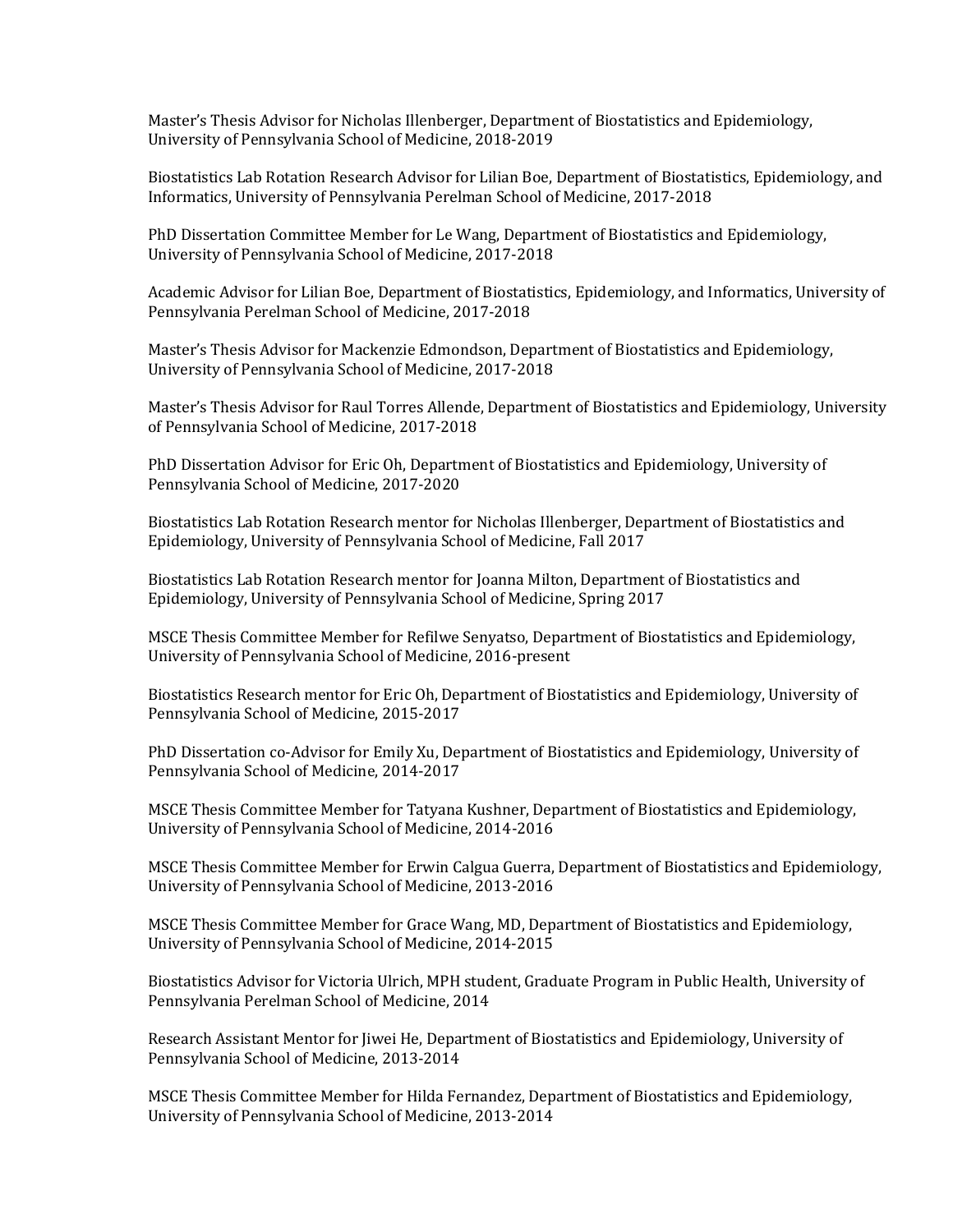MSCE Thesis Committee Member for Caritha Gowda, Department of Biostatistics and Epidemiology, University of Pennsylvania School of Medicine, 2013-2014

## **Local Committee Membership**

Committee on Appointments and Promotions (COAP), Department of Biostatistics, Epidemiology, and Informatics, University of Pennsylvania Perelman School of Medicine, 2018-2020

Data and Safety Monitoring Board, Wellth Trial, University of Pennsylvania (S. Kimmel, PI) (Member), 2017-2019

Admissions Committee, Division of Biostatistics, University of Pennsylvania Perelman School of Medicine, Chair 2019-present; co-Chair 2017-2018; Member 2016-present

Academic Advising Committee, Division of Biostatistics, University of Pennsylvania, 2016-present

Data and Safety Monitoring Board, Reducing Proviral HIV DNA With Interferon-a (BEAT-HIV), L. Montaner, PI), Wistar Institute, 2014-2018

Data and Safety Monitoring Board, University of Pennsylvania Cancer Center (UPCC) 31213 (CART-meso in mesothelin expressing cancers; A. Haas, PI) (Member) 2014-2018

Service Center Committee, Center for Clinical Epidemiology and Biostatistics, Perelman School of Medicine, University of Pennsylvania, 2014-present

Computing Committee, Division of Biostatistics, University of Pennsylvania, Co- Chair 2016-2017; member 2013-present

## **National and International Committee Membership**

Data and Safety Monitoring Board, Center for International Blood and Marrow Transplant Resource for Clinical Investigation in Blood and Marrow Transplantation (CIBMTR RCI BMT), Member 2021-

Regional Committee, Eastern North American Region International Biometric Society, Philadelphia, PA, Member 2020-present

Data and Safety Monitoring Board, NIH/NICHD Study, Mobile WACh-NEO: Mobile Solutions for Neonatal Health and Maternal Support , Chair 2020-present

Chair-Elect/Chair, Biometrics Section of the American Statistical Association, 2020-present (Chair 2021).

The International Biometric Conference (IBC) Young Statisticians Showcase Award, Committee Chair 2018, 2020

Bone, Reproductive, and Urologic Drugs Advisory Committee (BRUDAC), US Food and Drug Administration (FDA), Member 2017-present

Data and Safety Monitoring Board, VA Cooperative Study, CSP 594: Comparative Effectiveness in Gout: Allopurinol vs. Febuxostat, Member 2017-2021

Data and Safety Monitoring Board, PCORI funded Study, I-STOP-AFib, UCSF (PI Gregory M Marcus), Member 2017-2020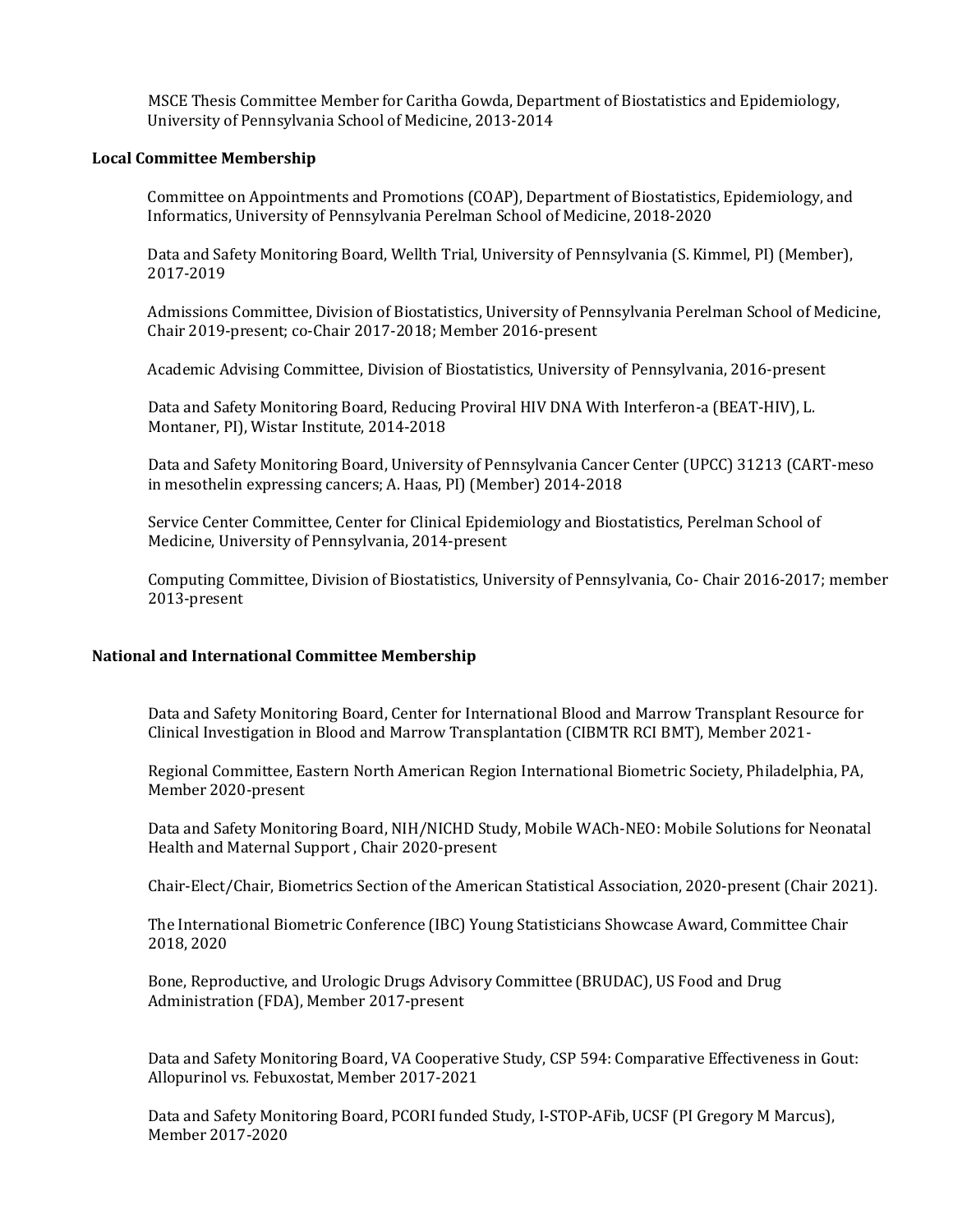Representative to the Council of Sections, Biometrics Section of the American Statistical Association, 2017-2020

Data and Safety Monitoring Board, National Institute of Allergy and Infectious Diseases (NIAID) Transplant Standing DSMB, Member 2015-present

Innovation in Palliative Care (IPC) Grant Review Committee, Cystic Fibrosis Foundation, 2013- present

Therapeutics Clinical Research Grant Review Committee, Cystic Fibrosis Foundation, 2011- present

Laboratory of Infectious Diseases Scientific Review Committee, NIAID, NIH, 2011-2013

Institutional Review Board, Alternate member, NIAID, NIH, 2011-2013

Division of AIDS Prevention Science Review Committee, NIAID, NIH, 2007- 2013

Laboratory of Clinical Infectious Diseases Scientific Review Committee, NIAID, NIH, 2007-2013

# **Organizing roles in Scientific Meetings**

Organizing Committee Member, Radiation Effects Research Foundation Conference on Measurement error in Radiation Epidemiology: Current methodology and future opportunities, Hiroshima, Japan Intended timing March 3, 2020, postponed due to COVID19 .

Organizing Committee Member, Data Science and Research Opportunities with the Penn CFAR/PDPH Collaborative Workshop, University of Pennsylvania, 2019;

Program Chair, Eastern North American Region International Biometric Society, Philadelphia, PA, March 2019

Organizing Committee Member, Statistical Challenges and Opportunities in HIV/AIDS Research in the Era of Getting-to-Zero HIV Infection Conference, Philadelphia, March 2019

Organizing Committee Member, NCI Workshop on Methodological Issues in Measurement Error, NCI, Bethesda, MD November 4-5, 2018

Organizer, Invited Session 215173, American Statistical Association Joint Statistical Meeting Vancouver, Canada July 2018

Program Committee, Society for Clinical Trials Annual meeting, 2015

Conference Organizer for University of Pennsylvania Center for Clinical Epidemiology and Biostatistics Annual Conference on Statistical Issues in Clinical Trials, 2014- present

Organizer, Topic Contributed Session 71, "Challenges in Time-to-Event Outcome Assessments: Issues and Methods of Analysis," ASA Joint Statistical Meeting August 2013

Workshop Organizer for Strengthening Biostatistics Resources in sub-Saharan Africa, Gaborone, Botswana 2011

# **Editorial Service**

Associate Editor, Statistics in Medicine, 2019-present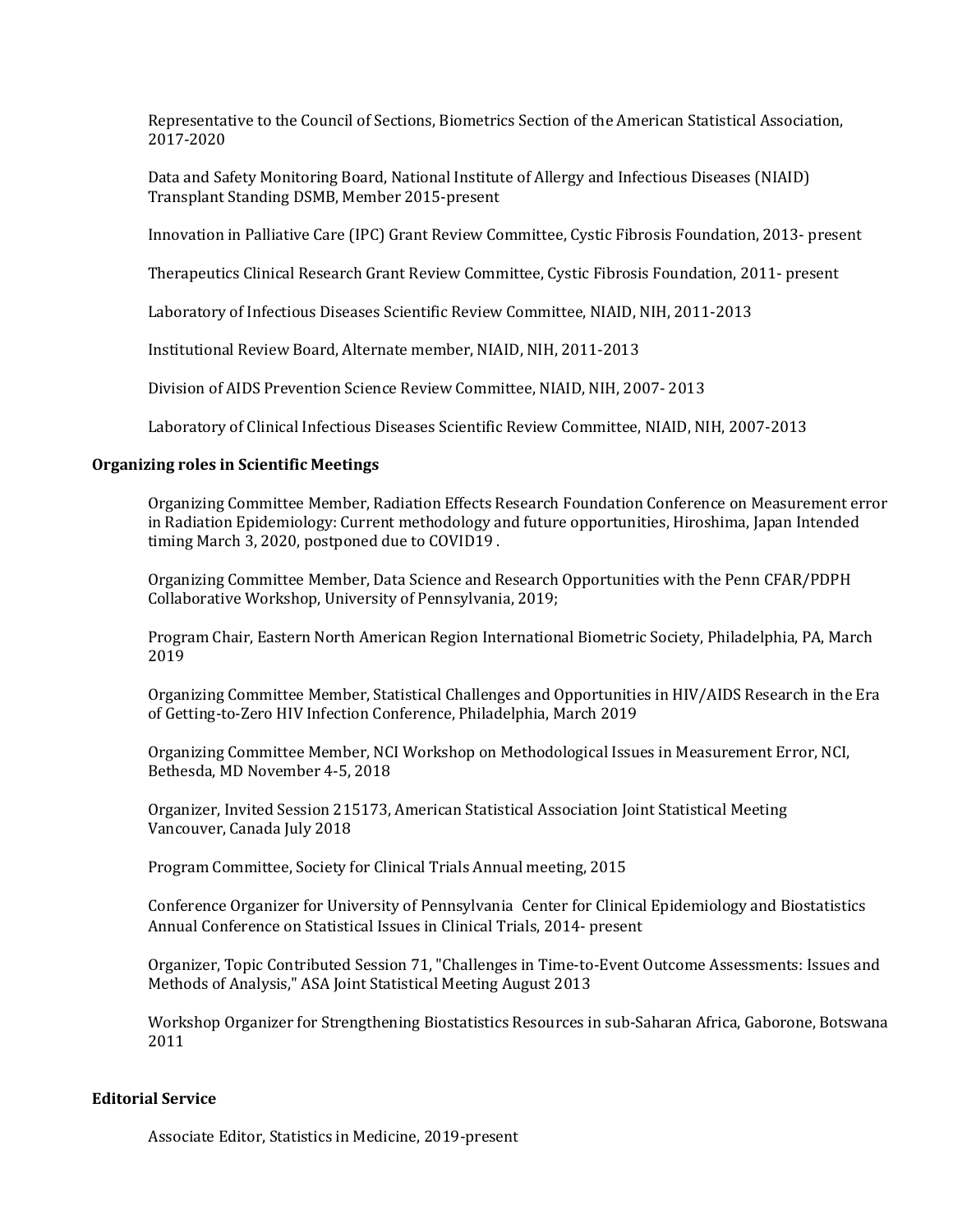Associate Editor, Trials, 2018-present Standing Statistical Reviewer, JAMA Network Open, 2017-present Editorial Board, Statistical Communications in Infectious Diseases, 2015-present

 Reviewer, Statistics in Biopharmaceutical Research, 2007-2009 Reviewer, Biometrics, 2007-present Reviewer, Critical Care Medicine, 2008-present Reviewer, Statistics in Medicine, 2009 - present Reviewer, American Journal of Epidemiology, 2010 - present Reviewer, Lifetime Data Analysis, 2010- present Reviewer, Biostatistics, 2011- present Reviewer, PLOS One, 2011- present Reviewer, Biomed Central, 2012 Reviewer, Biometrical Journal, 2013 - 2017 Reviewer, Nature Biotechnology, 2013 - present Reviewer, Epidemiology, 2014 - 2015 Reviewer, International Journal of Biostatistics, 2016 Reviewer, Annals of Statistics, 2016 Reviewer, Nature Medicine, 2016-2017 Reviewer, Clinical Trials, 2017 - present Reviewer, Statistical Methods in Medical Research, 2017-present Reviewer, Annals of Applied Statistics, 2018-present Reviewer, American Journal of Clinical Nutrition, 2018-present Reviewer, Pharmaceutical Statistics, 2018-present Reviewer, Nature Communications, 2019-present Reviewer, Journal of the American Statistical Association, 2019-present

#### **Professional Memberships**

American Statistical Association (Member 2004-Present, Biometrics Section Representative to Council of Sections 2017-2019, Biometrics Section Chair-Elect 2020, Byar Award Committee 2020-Present)

International Biometric Society(Eastern North American Region (ENAR) Member 2010-present; Young Statisticians Showcase Award Committee Chair 2018, 2020)

Society for Clinical Trials (Member 2010-2019)

#### **Academic Awards and Honors**

Fellow, American Statistical Association, 2020

Distinguished Faculty Award, Department of Biostatistics, Epidemiology, and Informatics, University of Pennsylvania, 2019

Sandy Norman Teaching Award, Department of Biostatistics and Epidemiology, University of Pennsylvania, 2014

Blood Plenary Paper. Natural history of autoimmune lymphoproliferative syndrome associated with FAS gene mutations. Blood 123(13): 1989-1999, 2014

Blood Plenary Paper. GATA2 deficiency: a protean disorder of hematopoiesis, lymphatics, and immunity. Blood 123(6): 809-821, 2014

NIH Merit Award, National Institute of Allergy and Infectious Diseases, 2013-2014